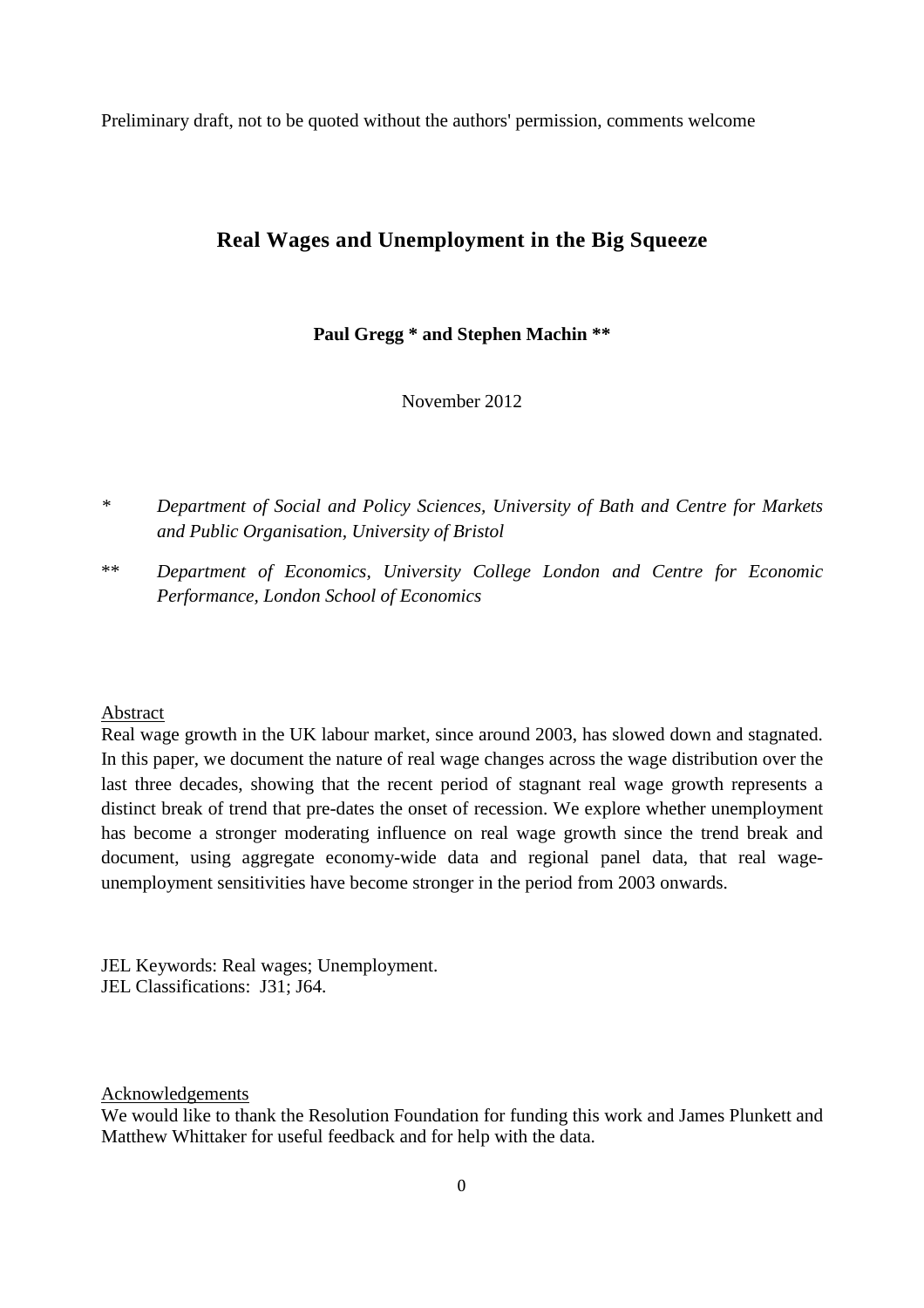#### **1. Introduction**

In the years following the financial crash and economic downturn of 2008-09, the UK labour market has not responded as might have been expected. In contrast to recessions of the 1980s and 1990s, real wages have fallen rather than simply levelling off and, relative to the magnitude of the economic contraction, unemployment has risen by less than predicted. While real wage trends are affected by a number of economic factors, these two surprising outcomes are likely to be connected. Indeed, however painful falling wages may be, it is important to note that they may have been instrumental in preventing a much larger increase in unemployment. However, the factors driving these trends remain unclear and the extent to which they represent a genuine change in the relationship between unemployment and pay has important implications for wage growth during the period of economic recovery.

A general picture of steady real wage growth dominated the UK labour market through the 1980s and 1990s. Though wage inequality rose rapidly in this period – through much faster growth in wages at the top  $(90<sup>th</sup>$  percentile) as compared to the middle  $(50<sup>th</sup>$  percentile), and in turn faster growth at the middle compared to the bottom  $(10<sup>th</sup>$  percentile) – this was (mostly) in the form of differential positive trends in real wage growth rather than through periods of real wage falls in any particular part of the distribution.<sup>1</sup> Since then, however, real wages have stagnated across the majority of the wage distribution, with only those at the very top continuing to experience real pay growth.

With these developments in mind, this paper seeks to do three things. First, we carefully document what has happened to real wage growth over time. Second, we empirically model the way that unemployment holds back real wages, asking whether the there has been any change in the real wage-unemployment relationship in the period of poor real wage performance that has recently characterised the UK labour market. Thirdly, we try to determine what this might mean

<sup>&</sup>lt;sup>1</sup> See Machin (2011) for detail on trends in wage inequality in the UK over the last forty years.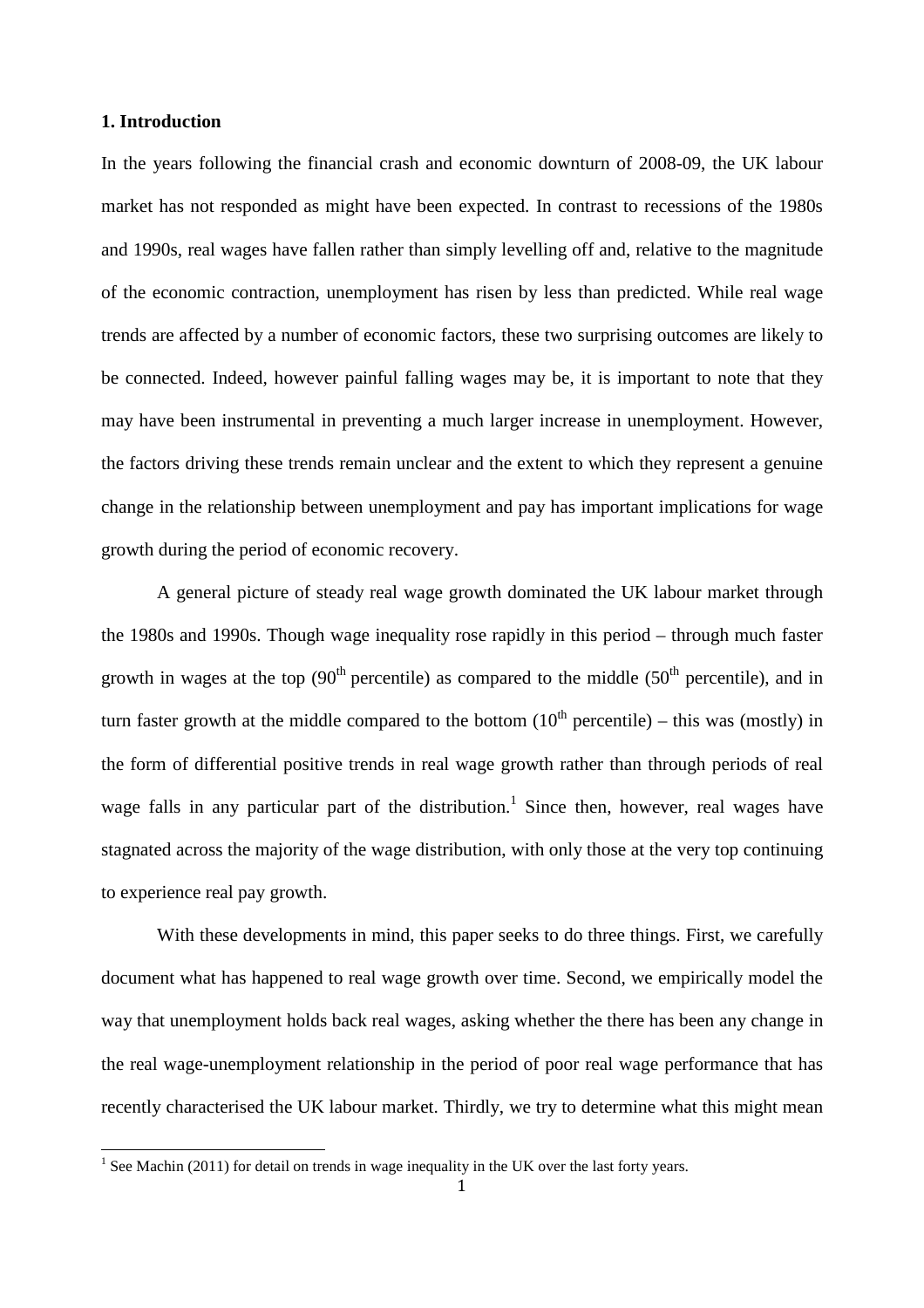during a period of economic recovery, exploring whether unemployment levels play a more important role in determining wage growth among low to middle earners than among higher earners, and the extent to which future falls in unemployment could therefore promote pay growth for such workers.

To do so we look at changes over time at both the national and regional level. Our analysis uncovers some striking patterns of changes in real wage across the wage distribution over the last three decades. We uncover a recent period of stagnant and falling real wage growth that represents a distinct break of trend that started somewhere in the early 2000s and, importantly, which pre-dates the onset of recession. For example, between 1986 and 2003, real wage growth at the middle (the median) of the distribution rose by 1.6 per cent a year. Since 2003, median real wages fell by 0.3 per cent a year (flat-lining in the first part of this period and falling following the onset of recession).

At the same time, we also find that there has been an increased sensitivity of real wages to unemployment in the period from 2003. The increased correlation between the two is strong: while a doubling of unemployment at any point in the period between 1986 and 2002 would have been expected to drive down median real wages by 7 per cent, it would have pushed typical pay down by 12 per cent between 2003 and 2010.

The real wage-unemployment sensitivity in the period from 2003 to 2010 is such that the increase in unemployment that took place between its low in 2005 (4.6 per cent) and its peak in late-2011 (8.3 per cent) would be associated with a reduction of around  $\text{\pounds}2,100$  in the annual earnings of someone working full-time at the median hourly rate of pay.<sup>2</sup> In the earlier period, however, the same magnitude of increase in unemployment would have reduced median earnings by just £1,300 (in 2011 prices). The increased sensitivity therefore equates to around an

 $\overline{a}$ 

<sup>&</sup>lt;sup>2</sup> Median hourly pay among full-time and part-time employees was £11.14 an hour in 2011 (ONS, Annual Survey of Hours and Earnings).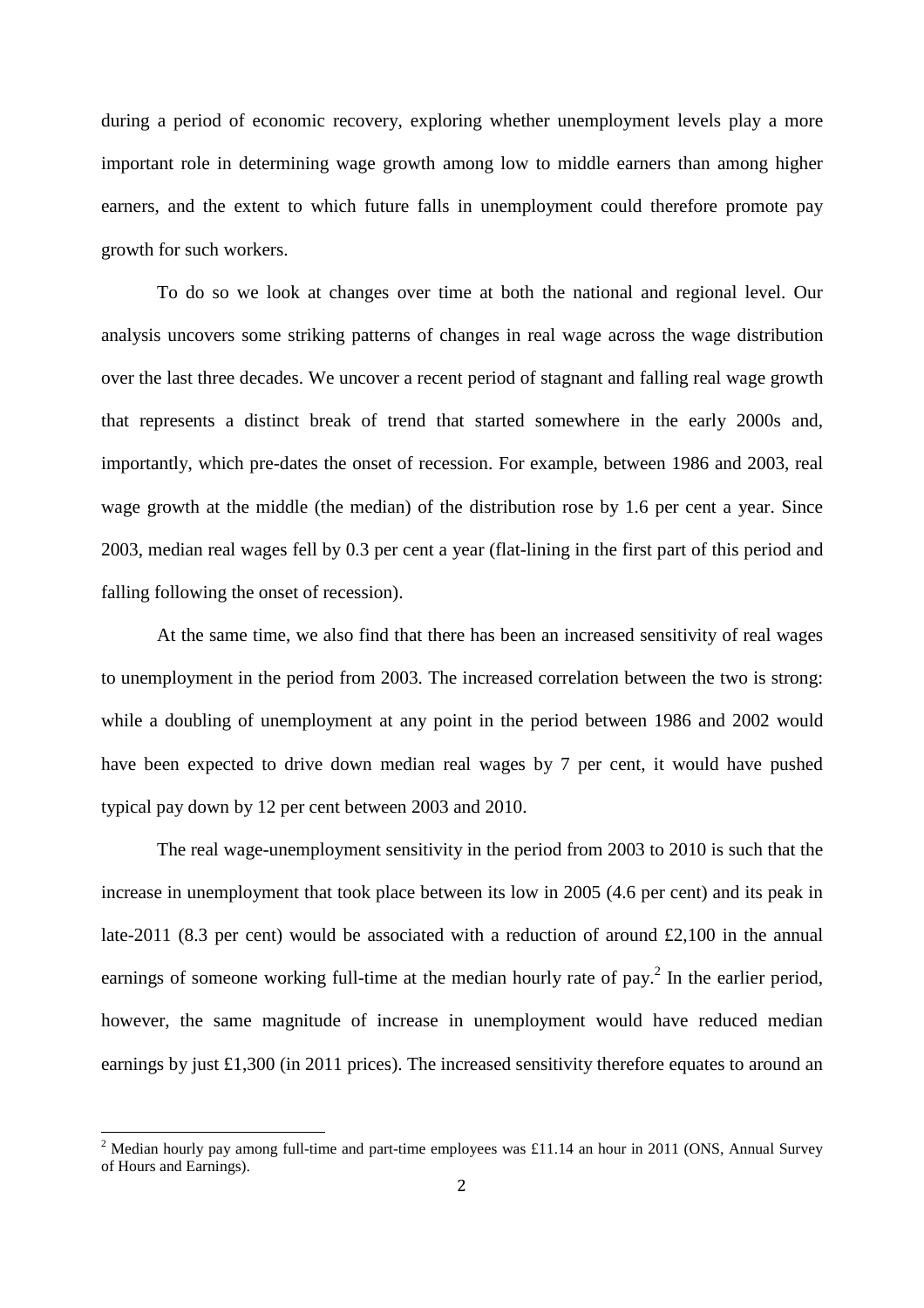extra £800 a year wage loss in the more recent period compared to what would have occurred in earlier decades.<sup>3</sup>

The rest of the paper is structured as follows. In Section 2, we first document what has happened to real wages and to labour market performance over time in the UK. In Section 3, we then turn to consider the connection between real wages and unemployment. Section 4 describes the data we use and in Section 5, we report some results that reveal the distinct break of trend that occurred with the move from positive real wage growth to the period of flat or falling real wage growth. In Section 6, we report our findings on the sensitivity of real wages to unemployment and present empirical estimates studying whether there is evidence of changes through time. Finally, in Section 7 we offer some preliminary conclusions.

## **2. What Has Happened to Real Wages and Labour Market Performance?**

#### *Trends in Real Wages*

For the first time since the Great Depression, real wages in the UK are experiencing sustained falls in the absence of direct government wage controls. Even in the 1980s and 1990s recessions, real wage growth paused rather than going into reverse and a general picture of a steady real wage growth dominated the UK labour market through the 1980s and 1990s. The recent turnaround in real wage growth and the slowdown that has ensued as compared to the previous two decades is shown in Figure 1. The Figure shows real weekly wage growth since 1979 for all workers aged 16-60 from the most reliable series, the New Earnings Survey (NES)/Annual Survey of Hours and Earnings (ASHE) employer reported data that covers around 1 percent of the population. The Figure shows that at some point in the early 2000s - beginning round about 2003 - the picture of rising real wages, coupled with rising wage inequality through faster real

<sup>&</sup>lt;sup>3</sup> More straightforwardly, a hypothetical doubling of unemployment would reduce median earnings by £1,600 a year in the earlier period and by £2,600 a year in the later one, meaning that the increased sensitivity would produce an additional annual loss of £1,000.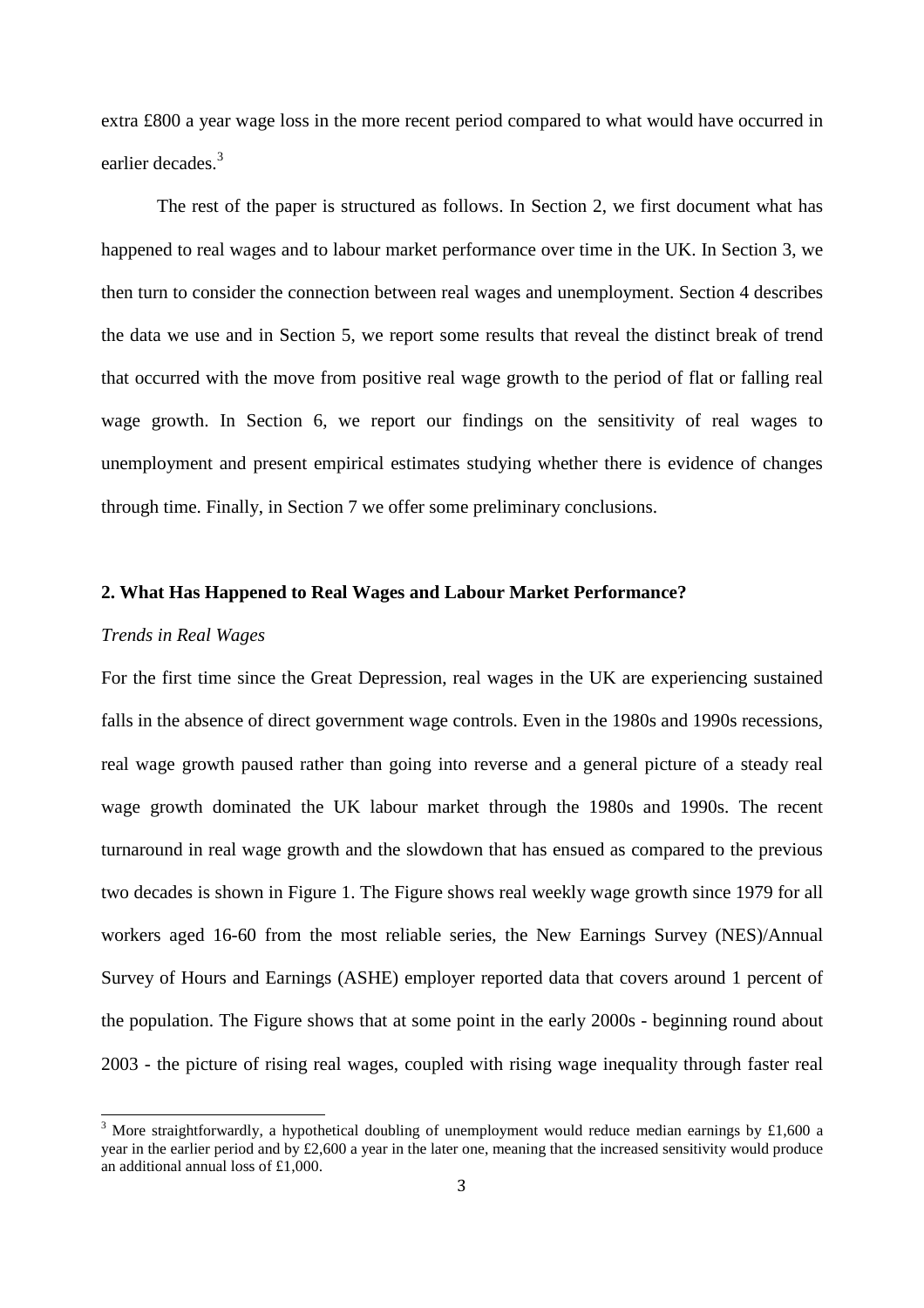wage growth higher up the wage distribution, ended. It is interesting that it ended well before the onset of the deep recession of 2008/9, when the UK experienced the tightest labour market we have had since the 1970s and with reasonable economic growth. That said, the Figure also makes it clear that falls in real wages occurred across the wage distribution with the onset of recession.

#### *Labour Market Performance*

As with the real wage trends, labour market performance in the recent past in the UK has evolved rather differently to what has happened before. Typically, in periods of recession output falls and employment tends to fall to a similar or slightly greater degree, leaving productivity broadly stable and in turn real wages broadly stable. As unemployment then falls back during recovery, growth feeds into wages to a greater degree than employment. This is the normal pattern that we have got accustomed to. Hence in the UK, as in other developed countries, the cyclical volatility of unemployment has been large relative to that of real wages, which has long puzzled economists (see Pissarides, 2009, or Kudlyak, 2010).

These patterns have looked different in the last decade, however. By historical standards, Britain has been experiencing not just a severe recession, but what some commentators refer to as a second Great Depression. Indeed, the fall in economic output in the recent recession was almost as large as the 1930s, but the recovery has been markedly slower. Figure 2 shows that output still lies some 4 per cent below peak levels four years on from the start of the recession, by the same stage, the 1930s economy was in a sustained recovery.

One possible reason why things may not feel like a Depression to some is that the loss of employment has been relatively modest. Figure 3 shows that just over 2 per cent of jobs have been lost in the current recession compared to around 6 per cent in the previous two recessions. Indeed, a jobs recovery started as soon as the economy showed some growth in late 2009 and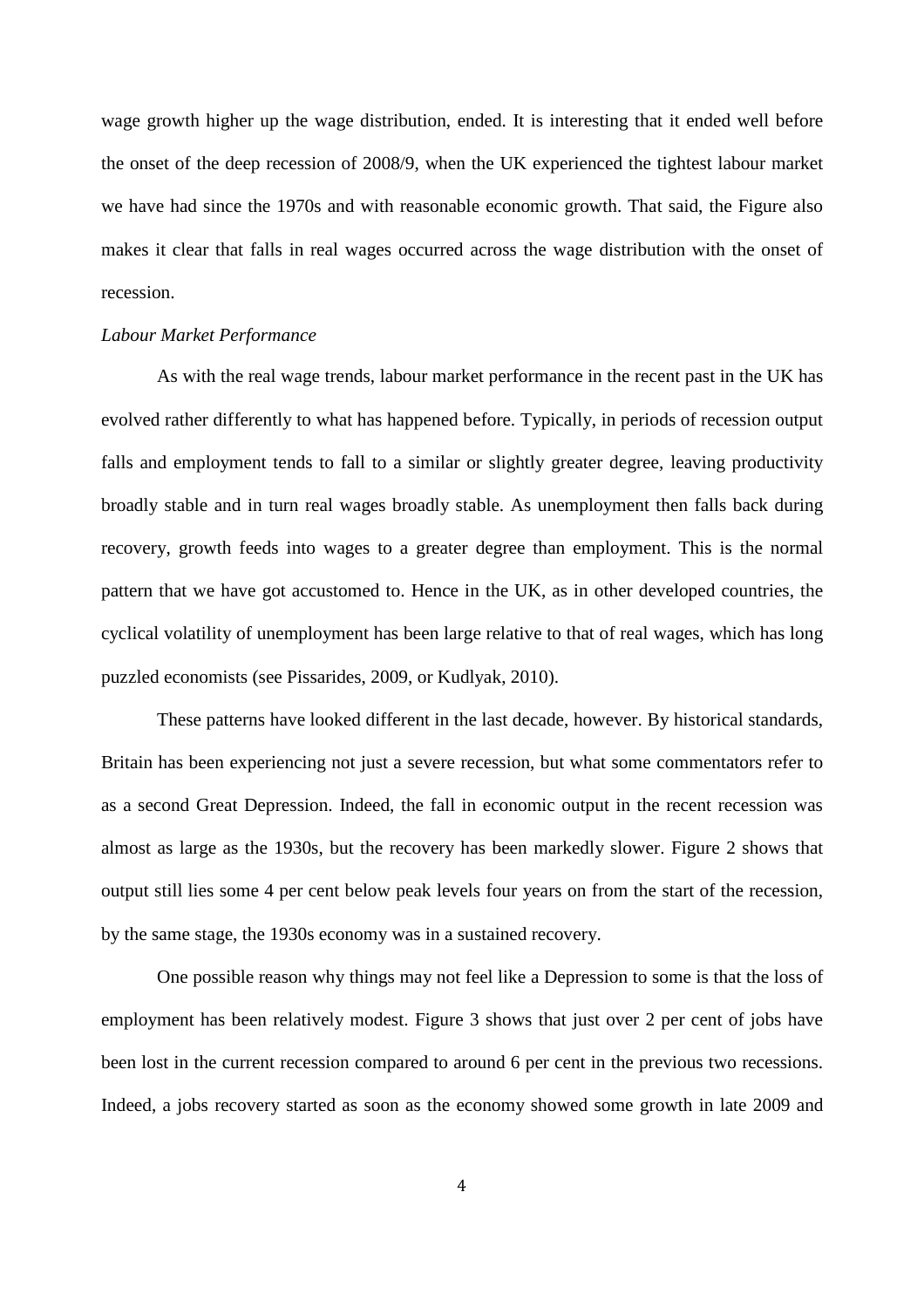has held up well in the long period of economic stagnation that started in the second half of 2010.

Figure 4 shows the ILO unemployment rate between 1979 and 2011. It shows very clearly how much unemployment came down before the early 2000s, dropping from 10.6 per cent in 1993 to 5 per cent by 2003. The sharp increase in the late 2000s recession, with a rise from around 5 to 8 per cent is also evident.

Putting these patterns of output and employment/unemployment change together makes it clear that productivity growth has stalled since the middle of 2006, which in historical terms is a remarkably sustained period. The UK thus has output about 6 per cent below that recorded in previous recessions and recoveries, but employment is 4 per cent higher – this 10 per cent productivity differential of producing less with more people is huge. Moreover, with cuts in employment resulting in 'productivity improvements' in the public sector, the gap appears to be entirely concentrated in the private sector.

#### **3. Real Wages and Unemployment**

The recognition that unemployment can act to restrain wages dates back to the classical economists, (for example, Marx's discussion of the reserve army of labour). In modern economics, the Phillips Curve (Phillips, 1958) suggested a stable relationship existed between unemployment levels and wage growth, with higher unemployment restraining nominal (not adjusted for inflation) wage changes. This empirical relationship lacked any theoretical foundations except the plausible principle that 'when demand for labour is high and there are very few unemployed we should expect employers to bid wage rates up quite rapidly..'. This relationship broke down in the period of high inflation in the 1970s and the theoretical and empirical evidence suggested that unemployment regulates the rate of real wage growth, the mark up of wage growth over inflation, rather than nominal wage changes, which meant that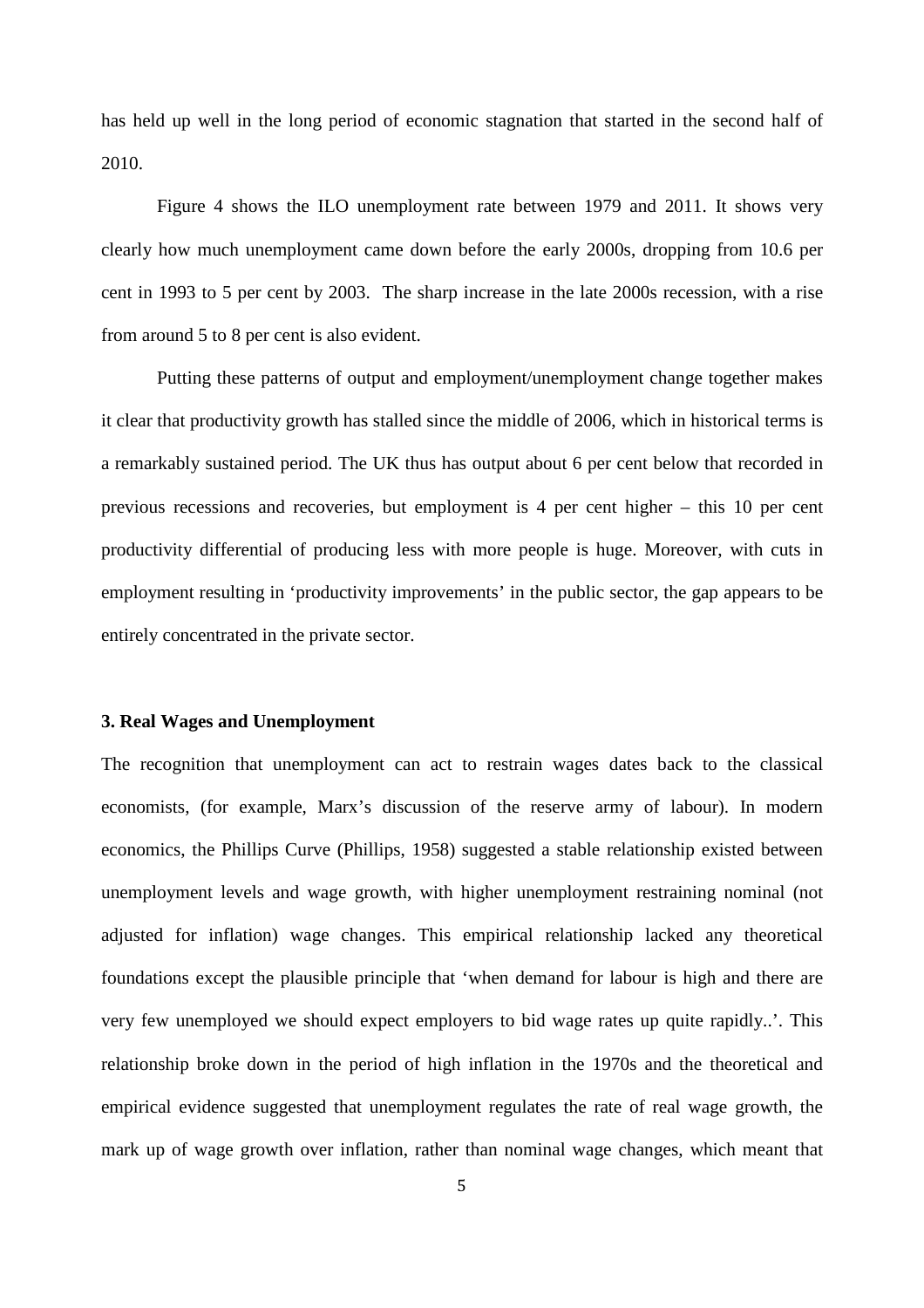low unemployment was associated with not just higher wage growth but a situation where wage growth exceeded productivity and leads to a slow but steadily upward wage-price spiral. In this analysis the level of unemployment that holds wage growth and inflation steady was called the Non-accelerating Inflation Rate of Unemployment (NAIRU), (Layard, Nickell and Jackman, 1991) or the sustainable rate of unemployment by politicians. More recently, this debate has been revisited with Gali (2011) suggesting that the Phillips Curve has re-emerged in the US at least and suggesting that with wage setting rigidities the Phillips Curve relationship, that is unemployment restrains nominal rather than real wage growth does have plausible theoretical underpinning.

 Other empirical work has studied the relationship between the level of wages and local unemployment, via the existence of the so-called 'wage curve' (see Blanchflower and Oswald, 1994, 1995; and the meta-study of Nijkamp and Poot, 2005). Sargan (1964) noted that the steady state (long run) solution to the Phillips' curve specifies that the level of wages depends on the level of unemployment. Moreover, in US work, Hines, Hoynes and Krueger (2001) argue that a relationship between the levels of unemployment and (real) wage levels both fits the data better and has a better justified theoretical justification to show how unemployment can restrain wages.

 Higher unemployment acts to restrain real wages in three potential ways. First, in times of high unemployment workers have a reduced scope to push for higher wages because of alternative better offers from another firm. Secondly, because workers fear job loss more when there are so many more people to compete against to get a replacement job, they may cede wages to hold on to a job. Finally, new job openings are flooded with applicants and firms can secure well qualified labour at lower wages than in better times.

Evidence suggests, however, that the unemployed and employed workers are not close competitors. Workers losing their jobs are disproportionately drawn from the ranks of the lower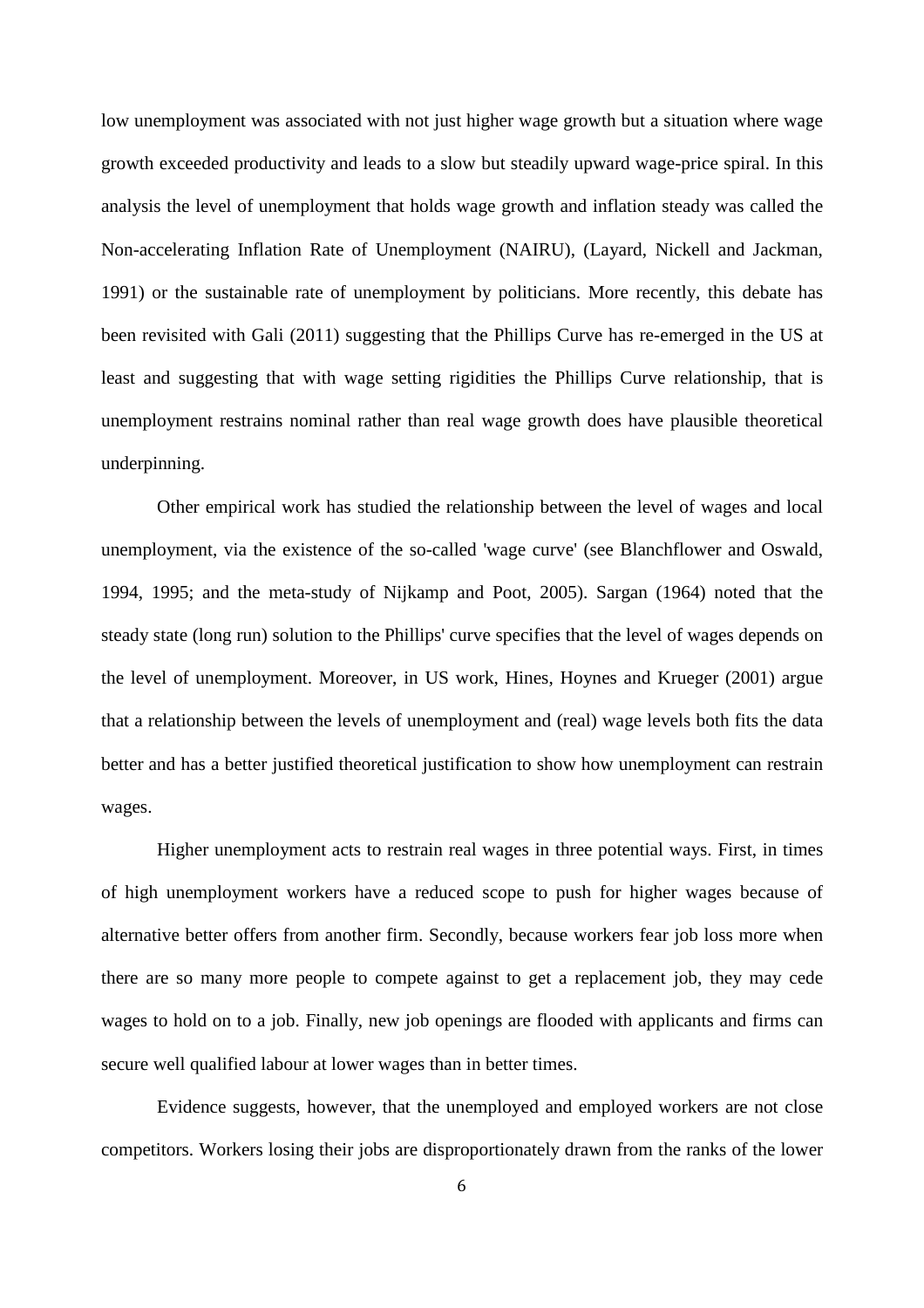paid (Gregg et al., 2012). Even then on return to work wages are substantially lower than prior to job loss (Nickell, Quintini and Jones, 2002), especially for longer periods of unemployment, and part of these wage loses persist for very long periods. Those suffering from longer periods of unemployment also struggle to maintain stable employment, suffering further periods of unemployment even 15 or more years later (Gregg, 2001). Part of the permanent loss of earnings stems from this instability of later employment or repeat job loss (Gregg and Tominey, 2005). This all suggests that many unemployed struggle on the margins of the labour market rather than acting as close substitutes those in stable work. The more concentrated unemployment is on individuals (long-term unemployment), regions or skill groups is likely to reduce this competition effect and reduce the downward pressure on wages (Nickell and Bell, 1995) and hence the sensitivity of wages for workers already in employment has regular been found to be low.

 Of course, the recent evidence of slower real wage growth described in Section 2 does not necessarily mean that wage setting has become more sensitive to unemployment. The pay restraints imposed by government in the 1970s are widely thought to have led to a build of wage pressure that was released after 1979, just as unemployment was rising and the trade union influence was in decline, which is again widely thought to have led to reduced wage pressure, especially among low wage workers. Hence, this period saw quite rapid wage growth among middle to high earners and thus rising wage inequality (Machin, 1996, 2011). Possibly more pertinent to this period is the large scale migration from A8 countries from 2004, which could place extra downward pressure on wages. Note that such migration would be focused on areas of high job demand and hence low unemployment. So this would tend to dampen the sensitivity of wages to local variations in unemployment as labour is arriving into these areas from overseas. So wage pressure in an economy may increase or decrease without any particular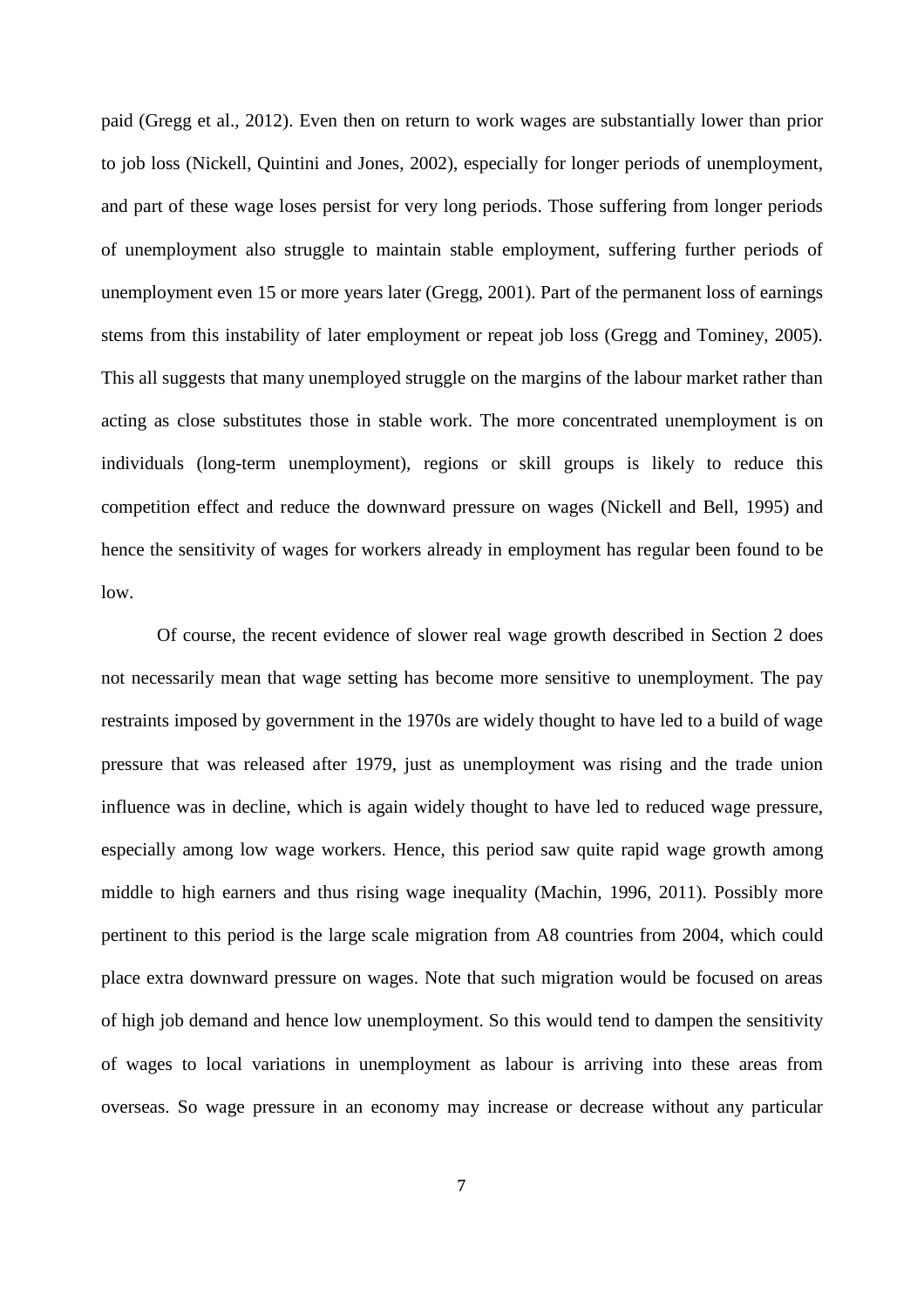sensitivity to unemployment levels or indeed may involve reduced sensitivity to local unemployment conditions.

 Thus, it is hard to assess whether this period of constrained wage growth since 2003 reflects an increased sensitivity to unemployment from looking at aggregate data. It may simply reflect an aggregate slowdown in wage pressure for reasons unconnected to prevailing levels of unemployment. So to explore this question of wages have become more sensitive to unemployment, we look both at the macroeconomic picture but we have also developed a data set for the UK regions over time, including wages for low, medium, and higher paid workers separately, together with regional (un-)employment. We wish to assess the sensitivity of wages to local unemployment to study whether this relationship appears to have strengthened and therefore resulted in poor real wage growth and thereby increased the importance of low unemployment for delivering real wage growth. If this is the case, we also wish to consider whether such effects are more or less pronounced in different parts of the wage distribution.

#### **4. Data**

We use employer reported wages data from the New Earnings Survey/Annual Survey of Hours and Earnings (NES/ASHE). For most of our analysis, we consider weekly wages (in 2011 prices, deflating by the retail price index) at different decile points of the wage distribution. Our initial analysis considers log real wages at the median, or  $50<sup>th</sup>$  percentile, of the distribution (i.e. for the worker exactly halfway up - or down - the wage distribution). We also study wages at different points in the overall distribution, looking at workers at intervals for each tenth of the working population (the  $10^{th}$ ,  $20^{th}$ …… up to the  $90^{th}$  percentiles of the distribution). We have put together a regional panel of data on wages from the NES/ASHE data and unemployment rates from the Labour Force Survey for the standard regions of Britain: North East; North West; Yorkshire and Humberside; East Midlands; West Midlands; East Anglia; London; South East;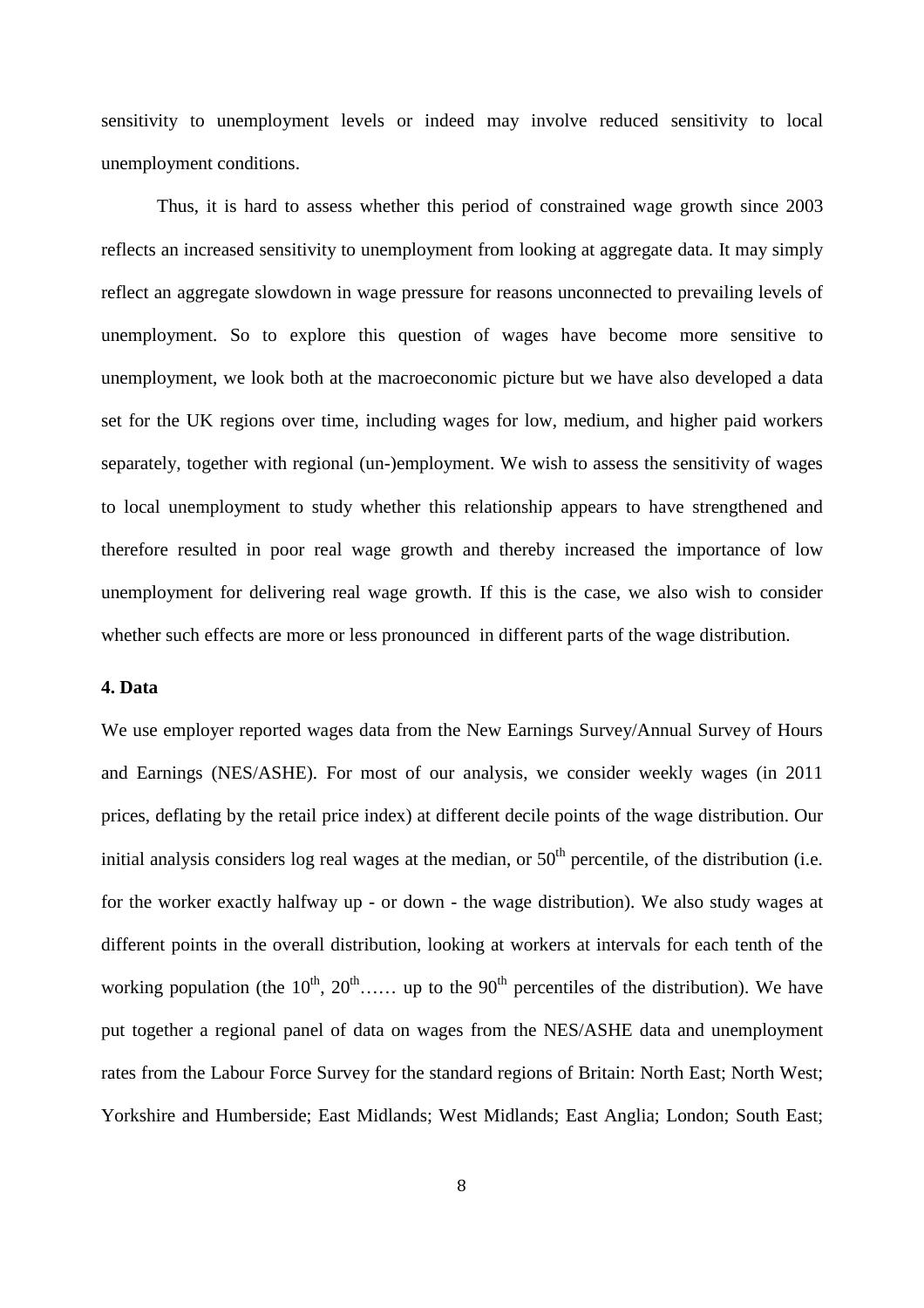South West; Wales; and Scotland. The sample we use covers these eleven regions for the years 1986 through 2010.<sup>4</sup>

#### **5. Trend Breaks in Real Wages**

Figure 1 is highly suggestive that a temporal break in real wage growth across the wage distribution occurred in the early 2000s. Indeed, as is shown in the left hand charts of Figure 5, if a linear trend is fit to the real wage growth trends over the full time period 1979-2010, it under-predicts up to 2003 and over-predicts afterwards. This is the case for the  $10^{th}$ ,  $50^{th}$  and  $90<sup>th</sup>$  percentiles of the wage distribution, but is probably more marked for the  $10<sup>th</sup>$  percentile.

 If, however, a linear trend is fit to the real wage growth data only in the period up to 2003, as shown in the right hand charts of Figure 5, it fits the data much better (certainly in terms of the start and end points, although which side of the line 2002 falls is debatable). This tends to suggest that real wage growth trended up positively, at a faster rate higher up the wage distribution thus raising wage inequality, up to 2003. After this, the labour market moves to a different pattern of real wage growth, where it has recently turned negative. The Figure also suggests far greater cyclical amplitude of real wages among lower wage workers.

 This pattern of growing wage inequality and a recent slowdown in wage growth is also shown in Table 1 where the greater magnitudes of the trends in the real wage growth distribution higher up the distribution can be seen. For over the period 1979 to 2002 real wages grew by 0.6 percent per annum for workers at the  $10<sup>th</sup>$  percentile of the wage distribution, 1.5 percent per annum in the middle and 2 percent per annum at the top. Since 2003, however, a significant break in trend can be seen. The second row of the Table introduces a new trend from 2003 and suggests that this completely offset the previous growth for low paid workers leaving

<sup>&</sup>lt;sup>4</sup> In the remainder of the paper, we study the real wage-unemployment relationship from 1986 to 2010. The start year is dictated to us as it is the first year when we can use the ILO definition of unemployment from the Labour Force Survey.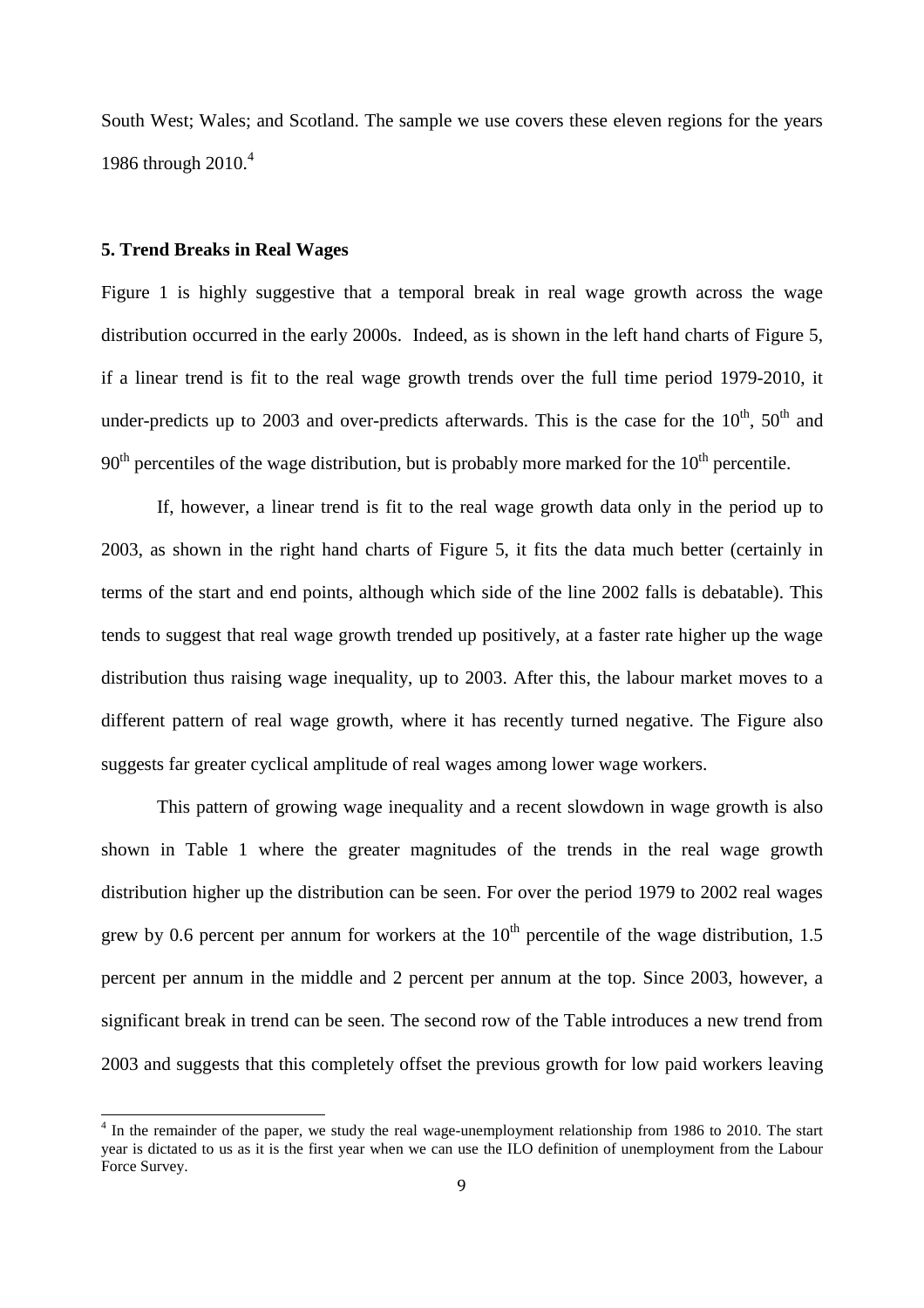no real wage growth at all and further up the distribution sharper reductions in real wage growth rates leading to very low net increases in real wages, at a quarter of a percent per year for the  $50<sup>th</sup>$  percentile and 0.8 percent for the  $90<sup>th</sup>$  percentile.

 Thus, the labour market experienced a shift away from positive real wage growth that started around 2003. In the next section, we move on to report some first results from estimating real wage-unemployment sensitivities from economy wide and regional real wage equations between 1986 and 2010 to see if the wage-unemployment relationship also altered because unemployment has again started to play a role in restraining real wage growth.

#### **6. Estimates of Changing Real Wage-Unemployment Sensitivities**

#### *Economy Wide Median Real Wage Equations*

Table 2 shows real wage-unemployment sensitivities estimated from an equation relating the (log of the median) real wage to the (log) unemployment rate and a linear trend that picks up the underlying growth rate of real wages. In column (1) the trend covers the whole period and in column (2) this is split for periods before and after 2003 (1986-2002 and 2003-2010). In the specifications reported in both columns, the first thing to note is that there is a wage restraining impact of unemployment on median real wages, and we estimate an elasticity for the full time period of -0.12. This means that a doubling in the unemployment rate, say from 4 to 8 percent, reduces real wages by 12 percent. Consideration of the trend coefficient reveals that the growth in real wages, without considering the effects of unemployment, over the first period ran at 1.6 percent per annum, but real wages fell by 0.3 percent per year since.

To consider the magnitudes of these estimates, it is worth noting that in the first year of our sample (1986) unemployment was high and nearly halved by 2002. Of course it has also risen sharply in the recent downturn. The column (2) estimates suggest that wages were growing at an underlying rate of 0.7 percent per annum before 2003, but were also boosted by the halving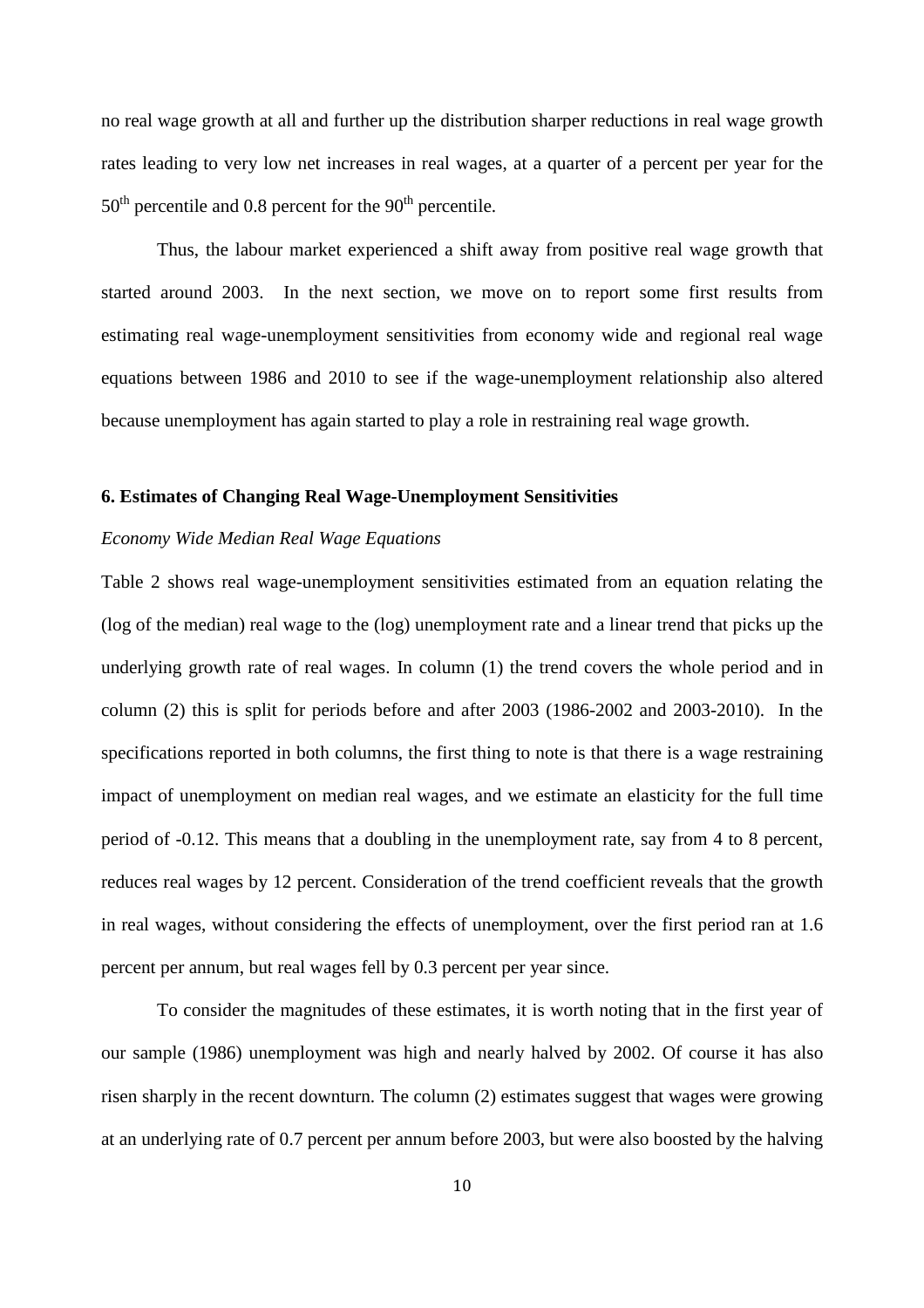of unemployment. From 2003 onwards, they grew at an underlying rate of 0.2 percent (from the difference in the trend coefficients (0.007 - 0.005), but flat or falling real wage growth occurred as a consequence of the powerful wage dampening effects from rising unemployment.

 However, these first estimates do not explore whether there is variation in both the unemployment sensitivity for the sub-periods 1986-2002 and 2003-2010. This is shown in the final two columns where we allow differential effects for both trend wage growth and unemployment for each period. The restraining effect of wages rises from a 7 percent fall in wages for a doubling of unemployment to 12 percent in the second period. Hence, the wage dampening unemployment effect is bigger post-2003. The estimates suggest that underlying wage growth was a little bit higher in both periods.

#### *Economy Wide Real Wage Equations Across the Distribution*

The statistical model in Table 2 was estimated for median real wages. We have also estimated real wage-unemployment sensitivities and real wage trend differences at different decile points. The results are reported in Table 3. With the exception of the  $10<sup>th</sup>$  percentile, which was no doubt affected by the introduction of the minimum wage in 1999 and large increases after 2002, we see a stronger impact of unemployment on real wages in the 2003-2010 period of benign real wage growth. Also of note is that real wages are far more sensitive to unemployment in the lowest paid three deciles than for higher paid workers. This reflects that the unemployed are more often drawn from the less skilled and hence it is among the lowest paid they are more effective in bidding down wages as they are closer substitutes. Thus it does seem from the macroeconomic time series estimates, that wages are sensitive to unemployment levels and in the period when real wages ceased their trend growth, they have become more sensitive to unemployment. Note that we do not include the latest data when an increase in VAT and a surge in oil prices saw extremely rapid falls in real wages in 2011 that are continuing into 2012.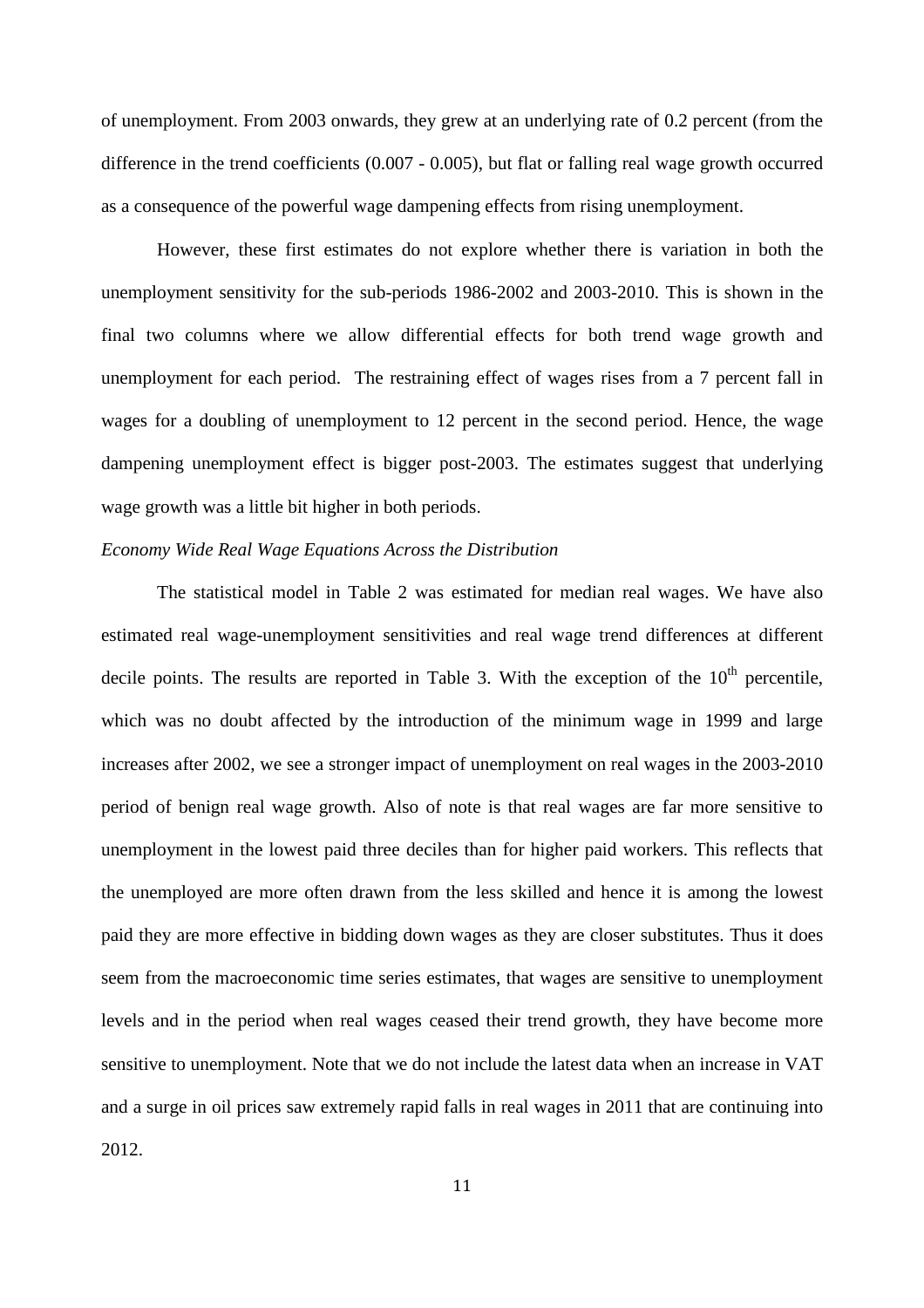#### *Regional Median Real Wage Equations*

The aggregate economy wide data we have used so far has two potential drawbacks. First, the second post-2003 time period we consider constitutes only eight annual data points which is very short to precisely isolate an increase in the effects of unemployment on real wages. Second, the only measure of the economic cycle we have modelled is unemployment and anything else that is happening at the same time, such as changes in firm profitability or shifts in aggregate demand, will show up as an unemployment effect. To address these issues, we therefore also estimated results from the regional panel on real wages and unemployment.

Table 4 reports estimated elasticities of the regional median real weekly wage with respect to the regional unemployment rate from the previous year. The upper panel reports results from the same model specification as for Tables 2 and 3 (i.e. including log(unemployment) and a linear trend) but here the sensitivity of real wages to unemployment in each region is considered, greatly increasing the amount of information available. The estimated sensitivity of wages to local unemployment is a little smaller that we saw before which probably reflects that survey based estimates of regional unemployment are measured with more error, especially for smaller regions. Also, it suggests that there are aggregate cyclical effects, not just local ones. But the key point is that the slowdown in underlying wage growth and the increased sensitivity of regional wages to local unemployment are marked. The wage equations include regional fixed effects and so the estimated elasticities can be interpreted in terms of changes.

The specifications in the second panel include a full set of year effects in place of the trend. This is a more general specification where any year to year movements in wages arising from any other source than unemployment will be captured, including the aggregate economic cycle. Thus, the estimated effect of regional unemployment only reflects the year to year movements in regional unemployment that differ from the national picture. This is a tough ask of the data as the general rise and fall in unemployment with the economic cycle is discounted.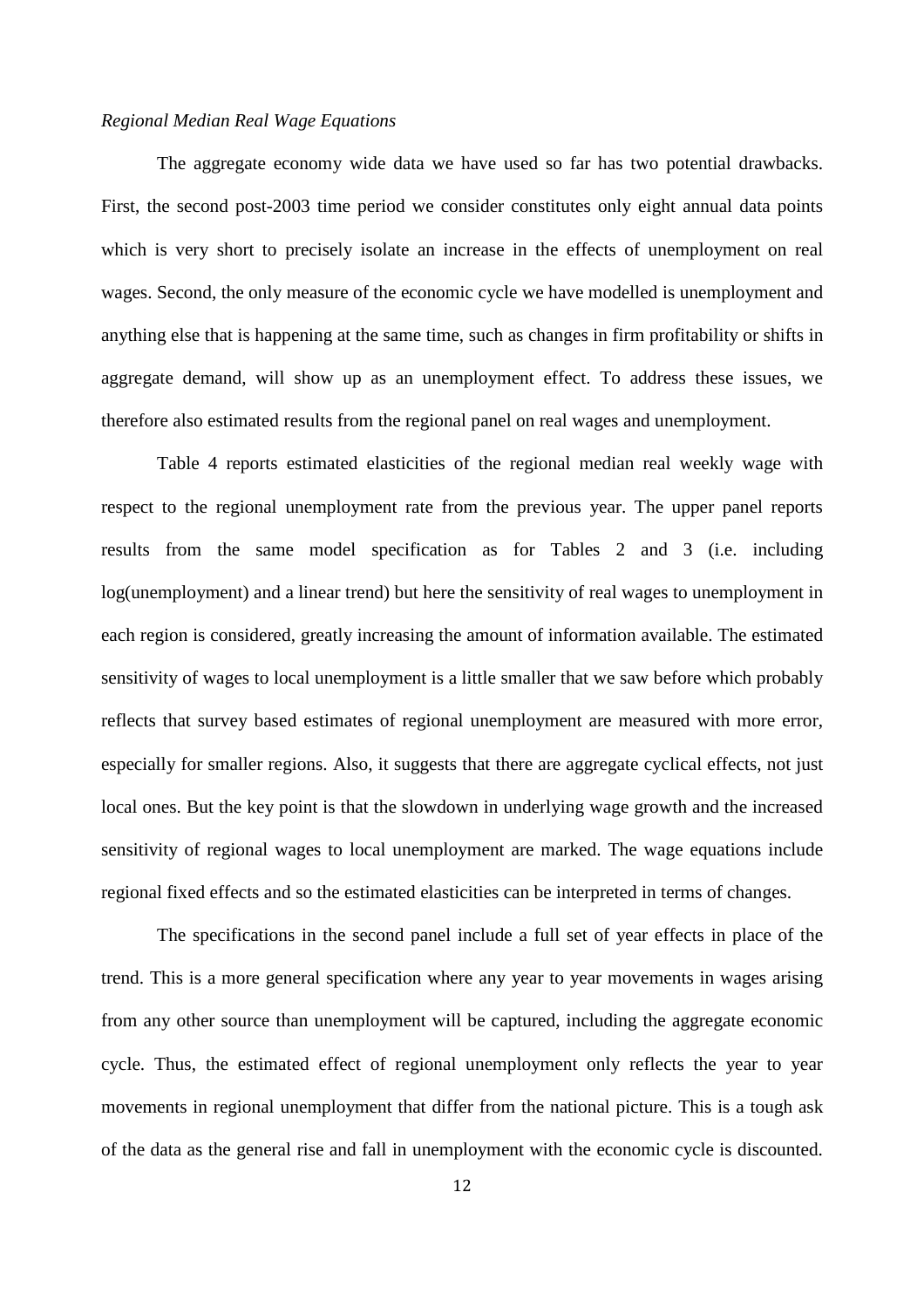Interestingly, however, in terms of changes through time, we see the same pattern of results as for the economy wide analysis. The estimated regional real wage-unemployment sensitivities show no significant relationship in the 1986-2002 time period, which says that there was no independent regional effect above the economy wide cycle but a significant negative relationship (i.e. of a 5 percent fall in wages when unemployment doubles) in the recent 2003-10 time period. Thus, real wages became more sensitive to unemployment at the regional level in this latter period. The change is strongly significant in statistical terms and is close in magnitude to the change in the aggregate median real wage specification reported in Table 2. Overall, the regional results are suggestive of a general slowdown in real wage growth combined with growing sensitivity to local unemployment conditions.

 Table 5 shows a number of robustness tests of the regional median real wage findings. Panel A uses full-time weekly earnings and so excludes part-time workers, Panel B considers hourly earnings and Panel C looks at the regional employment-population ratio rather than the regional unemployment rate. The estimates reported are comparable to the Table 4 models that include a full set of year effects. The results in the three Panels of the Table confirm and strongly corroborate the Table 4 findings. The 2003-10 time period of stagnant real wage growth is one where unemployment/employment is more strongly correlated with median real wages than the period of positive real wage growth that preceded it.

#### *Regional Real Wage Equations Across the Distribution*

The final empirical exercise we consider looks at different percentiles of the wage distribution in the regional panel. Estimates of decile specific real wage-unemployment elasticities for 1986-2002 and 2003-10 are reported in Table 6, along with the change in these elasticities across the two sub-periods. As we saw before, wages are far more sensitive to unemployment for the lower paid and at almost all deciles – the  $10<sup>th</sup>$  percentile being the exception – the real wage-unemployment elasticities became larger (in absolute magnitude) in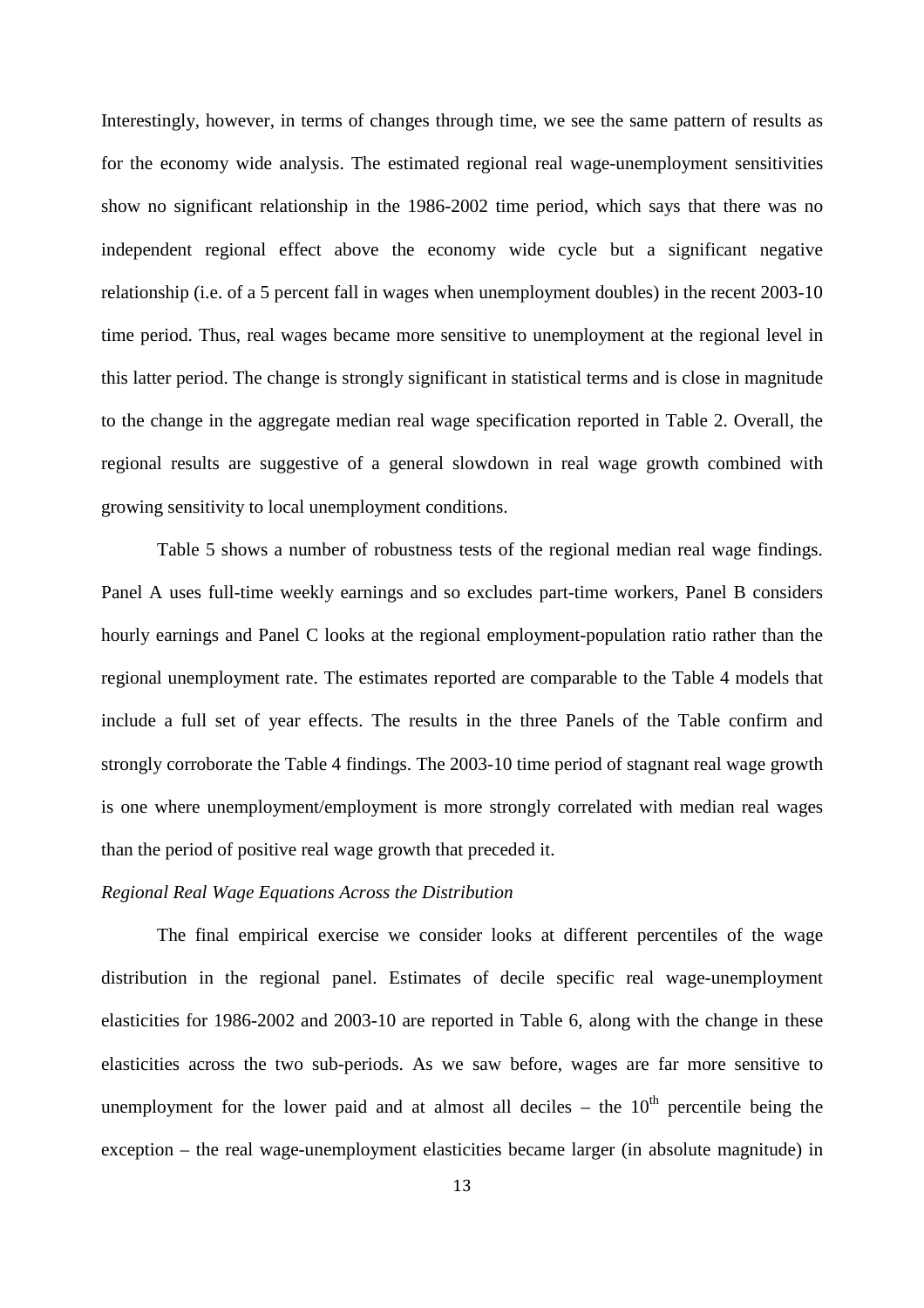the second time period. The different behavior at the  $10<sup>th</sup>$  percentile is most likely because the minimum wage propped up wages in the 2000s after its introduction in 1999. In the regional context, this will be likely to have boosted wages most in low wage and mostly high unemployment areas, thus lowering the relationship between wages and local unemployment. However, for the rest of the distribution, one sees unemployment restraining real wages by more in the 2003-10 time period. For higher wage workers the picture that is important for wage setting is more the national than the regional one and hence when we take out the economy wide cycle the sensitivity to just local conditions is low.

#### **7. Conclusions**

In this exploratory paper, we document and study the fact that real wage growth has stagnated in the UK from around 2003 and ask whether this can be related to a return of unemployment holding back real wages that was either not present or was less marked in the period of real wage growth that came before. We highlight the period of slow real wage growth that has characterised the UK since 2003, showing that there have been recent real wage falls across the distribution. We also explore whether unemployment levels are more important for low and middle earners and the extent to which falls in unemployment could promote earnings growth for these workers.

From analysis of economy-wide data and of regional panel on real wages and unemployment, we find the same pattern of results. We document the nature of real wage changes across the wage distribution over the last three decades, showing that the recent period of stagnant real wage growth represents a distinct break of trend that pre-dates the onset of recession.

Our statistical analysis that shows that an increased sensitivity of real wages to unemployment appears to have been an important factor in this slowdown of real wage growth,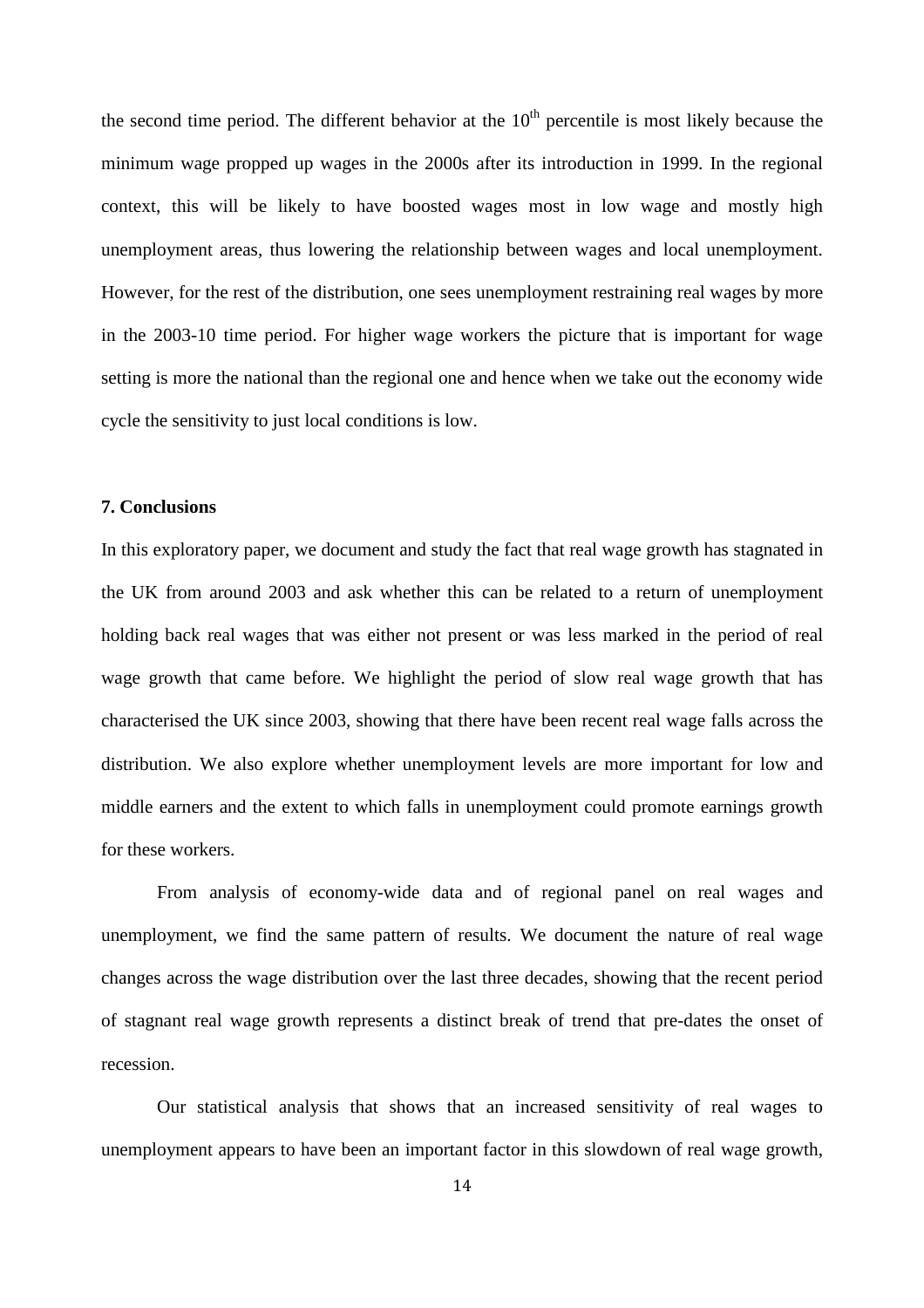with real wage-unemployment sensitivities becoming more marked in the period of poor real wage growth. This is strongly the case, with a doubling of unemployment driving down real wages by 5 per cent more than would have been the case in the 1980s and 1990s recessions.

Thinking about what this means in monetary terms, we find that the increase in unemployment that took place between its low in 2005 (4.6 per cent) and its peak in late-2011 (8.3 per cent) would be associated with a reduction of around £2,100 in the annual earnings of someone working full-time at the median hourly rate of pay<sup>5</sup> in the period from 2003 to 2010, compared with a reduction of just  $£1,300$  in the earlier period. The increased sensitivity therefore equates to around an extra £800 a year wage loss in the more recent period compared to what would have occurred in earlier decades.

On the one hand, this increased sensitivity has moderated real wage growth and reduced real wage levels compared to what would otherwise have been the case. On the other, this may well have limited the extent of job losses in the recent deep recession. Of course, while we show that unemployment has been a factor, it is not the only variable driving real wage stagnation and reduction. Moreover, we remain less clear on why the unemployment sensitivity has increased. This paper has not looked at potential drivers, but it may, at least in part, be a consequence of the weakening of labour market institutions such as the coverage of trade unions. It may also reflect the impact of active welfare policies that have made the unemployed a closer substitute for those in work.

Moreover, the sensitivity of wages to unemployment is also larger for low to middle wage workers (in the  $20<sup>th</sup>$  to  $50<sup>th</sup>$  percentiles) than for higher wage workers, although the recent *increase* in sensitivity is broadly the same across most of the distribution. In the most recent period, this means that the reduction in real wages associated with a doubling of unemployment

 $\overline{a}$ 

<sup>5</sup> Median hourly pay among full-time and part-time employees was £11.14 an hour in 2011.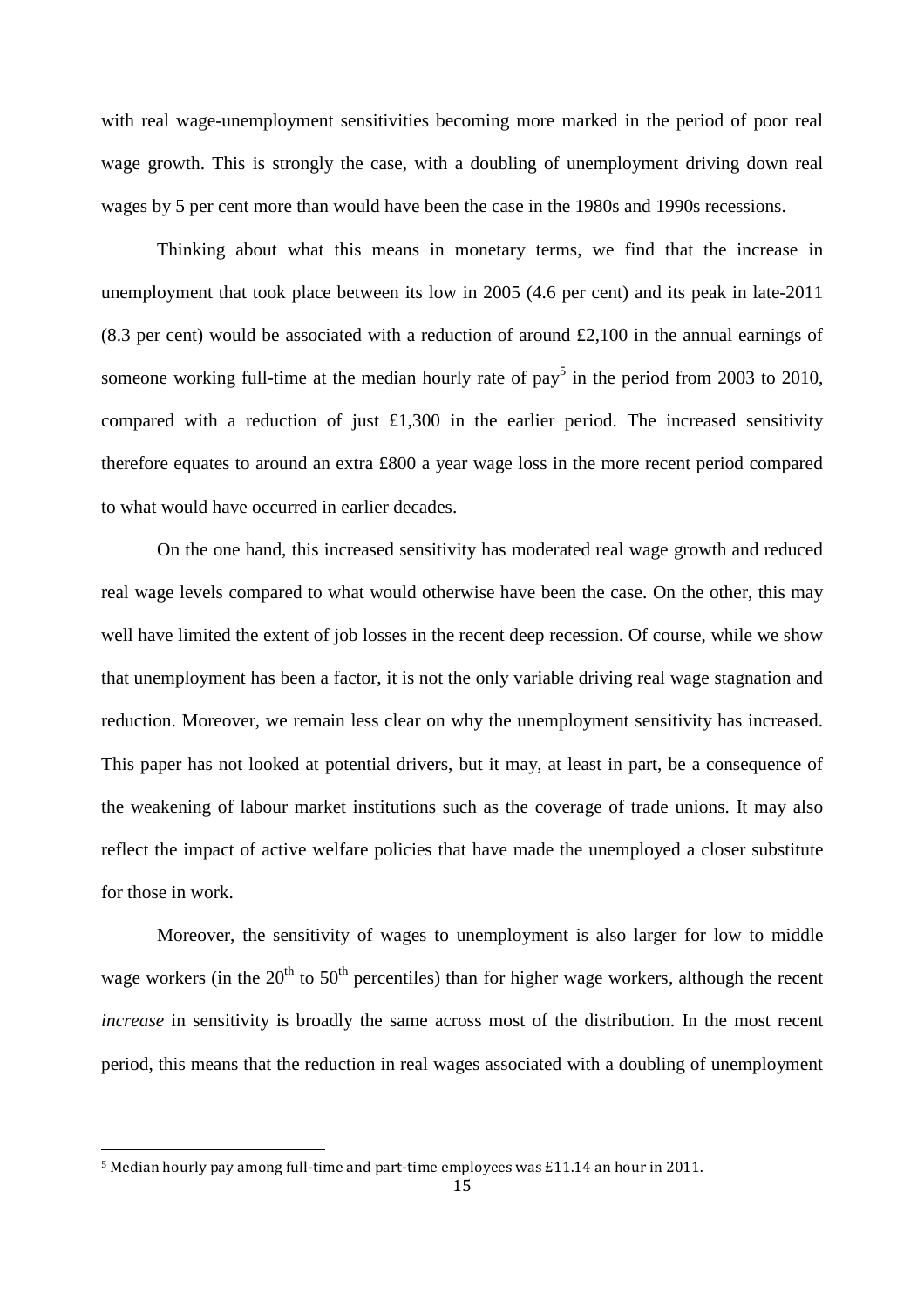would be 3 to 5 per cent bigger for low and middle earners compared to workers higher up the wage distribution.

Several implications follow from our analysis:

i) If the same real wage-unemployment relationship remain in place, higher paid workers are likely to continue to see a modest upward trend in real wage growth with flat unemployment, but real wage growth for low and middle earners will not return to significant positive territory until unemployment starts to fall significantly – probably below the levels (of between 4 and 6 per cent) recorded in the period from 1999 to 2007.

ii) In contrast to the view that there has been a large degree of labour hoarding that can generate a productivity boost when growth returns, any economic recovery is more likely to boost jobs in the first instance, rather than wages. Higher pay will only be generated when and if unemployment falls significantly.

iii) While pay will respond if and when unemployment falls significantly, especially for low to middle paid workers, the kind of sustained real wage growth recorded through the 1980s and 1990s will not return if unemployment simply falls back to its pre-recession norm. This is likely to allow policy makers to keep interest rates lower than in the past for similar levels of unemployment without fear of an inflationary wage-price spiral.

iv) If government wishes to boost the earnings of low and middle earners it must focus not just on policies that influence pay directly, but also on driving down levels of unemployment. The increased sensitivity of real wages to unemployment means that such a focus becomes even more important than it has been in previous years.

Finally, the subject matter of this paper, focusing on the real wage slowdown and connections to patterns of changing unemployment, remains relatively unexplored to date. There are a number of relevant research questions that need to be studied in more detail. The first is to compare changing patterns of real wage growth with other data sources. The second is to start to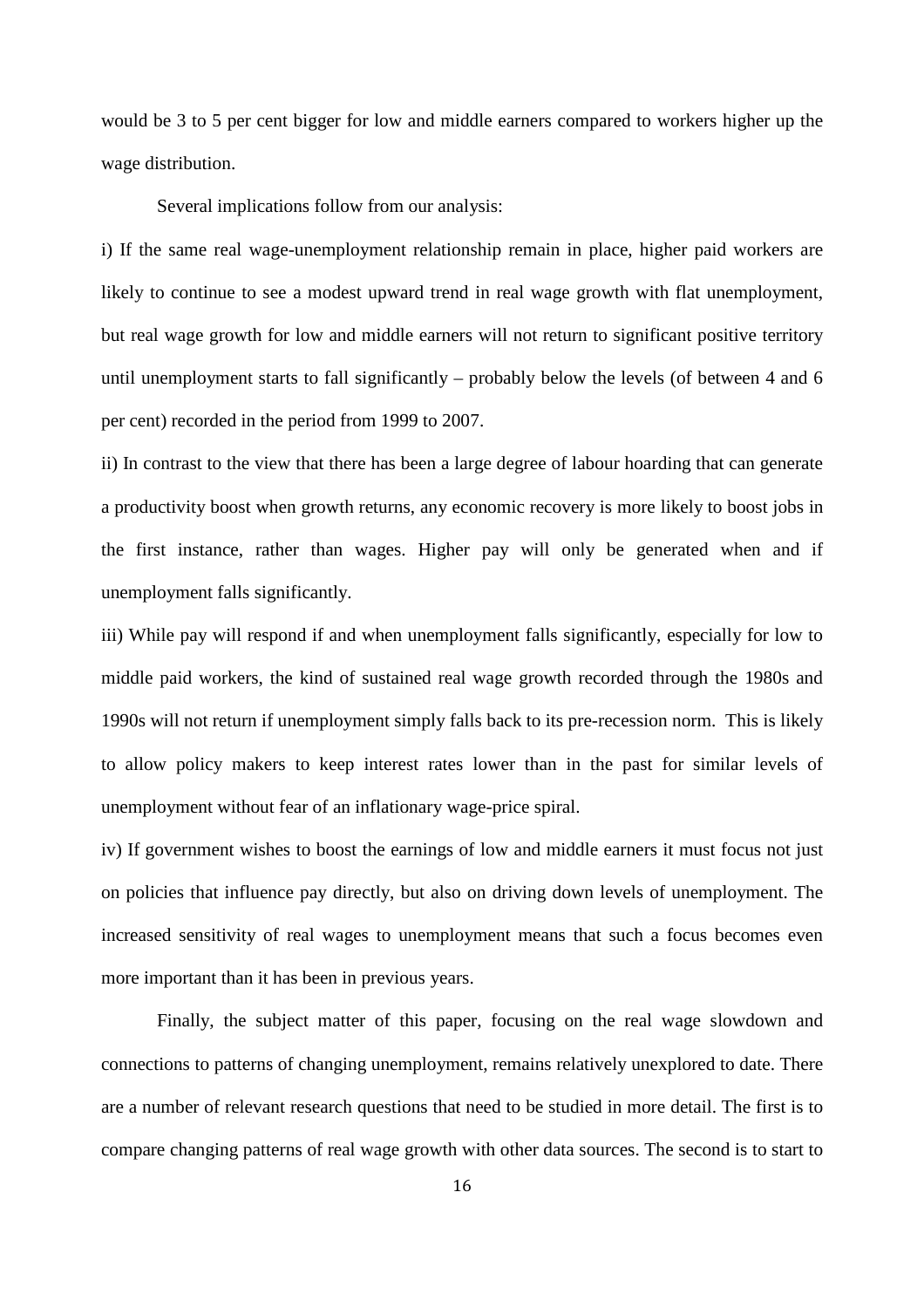try and understand what have been the proximate causes of the real wage slowdown, and why the level of unemployment is more strongly related to real wages in this recent period of poor real wage growth performance than it was before. A third is to consider the potential importance of differences across regions. Hopefully, research in these areas will enable us to gain a better understanding of why real wage stagnation has occurred and the extent to which the consequent nominal and real wage moderation have played a role in employment falls being relatively modest over the recession.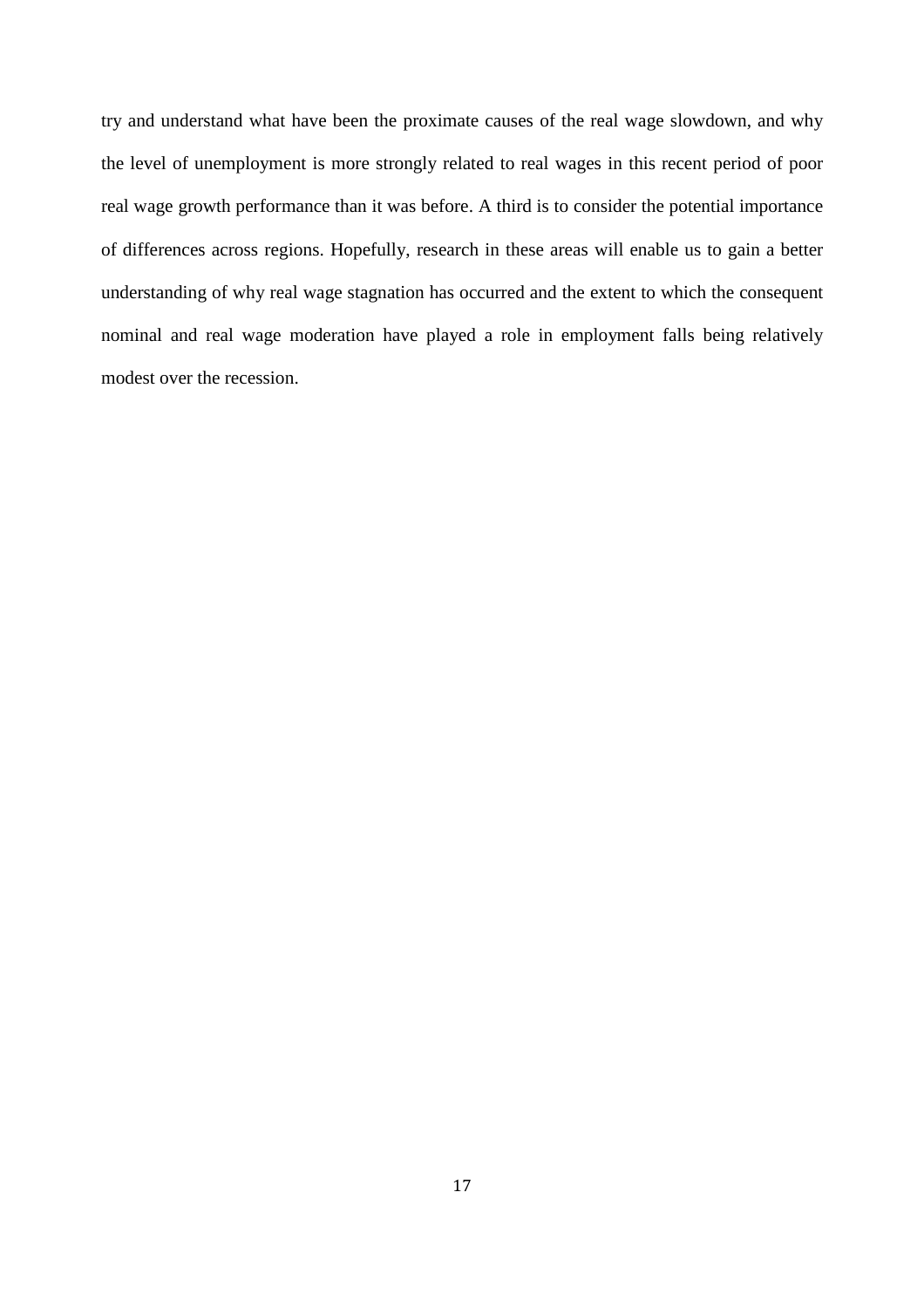#### **References**

Blanchflower, D. and A. Oswald (1994) The Wage Curve, MIT Press.

- Blanchflower, D. and A. Oswald (1995) An Introduction to the Wage Curve, Journal of Economic Perspectives, 9, 153-67.
- Gali, J. (2011) The Return of the Wage Phillips Curve, Journal of the European Economic Association, 9, 436-61.
- Gregg, P. (2001) The Impact of Youth Unemployment on Adult Unemployment in the NCDS, Economic Journal, 111, F626-53.
- Gregg, P. and E. Tominey (2005) The Wage Scar From Male Youth Unemployment, Labour Economics, 12, 487-509.
- Gregg, P., R. Scutella and C. Vittori (2012) Earnings Mobility and Inequality: An Integrated Framework, Centre for Market and Public Organisation, mimeo, July
- Hines, J. H. Hoynes and A. Krueger (2001) Another Look at Whether a Rising Tide Lifts all oats, in Krueger, A. and R. Solow (eds.) The Roaring Nineties: Can Full Employment be Sustained, Russell Sage Foundation.
- Kudlyak, M. (2010) Are Wages Rigid over the Business Cycle?, Economic Quarterly, Federal Reserve Bank of Richmond, issue 2Q, pages 179-199.
- Layard, R., S. Nickell and R. Jackman (1991) Unemployment, Oxford University Press.
- Machin, S. (1996) Wage Inequality in the UK, Oxford Review of Economic Policy, 12(1), 47-64.
- Machin, S. (2011) Changes in UK Wage Inequality Over the Last Forty Years, in P. Gregg and J. Wadsworth (eds.) The Labour Market in Winter, Oxford University Press.
- Nickell, S. and Bell, D. (1995) The Collapse in Demand For the Unskilled and Unemployment Across the OECD, Oxford Review of Economic Policy, 11, 40-62.
- Nickell, S., G. Quintini and P. Jones (2002) A Picture of Job Insecurity Facing British Men, Economic Journal, 112, 1-27.
- Phillips, A. (1958) The Relation Between Unemployment and the Rate of Change of Money Wages in the United Kingdom, 1861-1957, Economica, 25, 283-99.
- Pissarides, C. (2009) The Unemployment Volatility Puzzle: Is Wage Stickiness the Answer?, Econometrica, 77, 1339-69.
- Sargan, D. (1964) Wages and Prices in the United Kingdom: A Study in Econometric Methodology, in Hendry, D. and K. Wallis (eds.) Econometrics and Quantitative Economics, Basil Blackwell.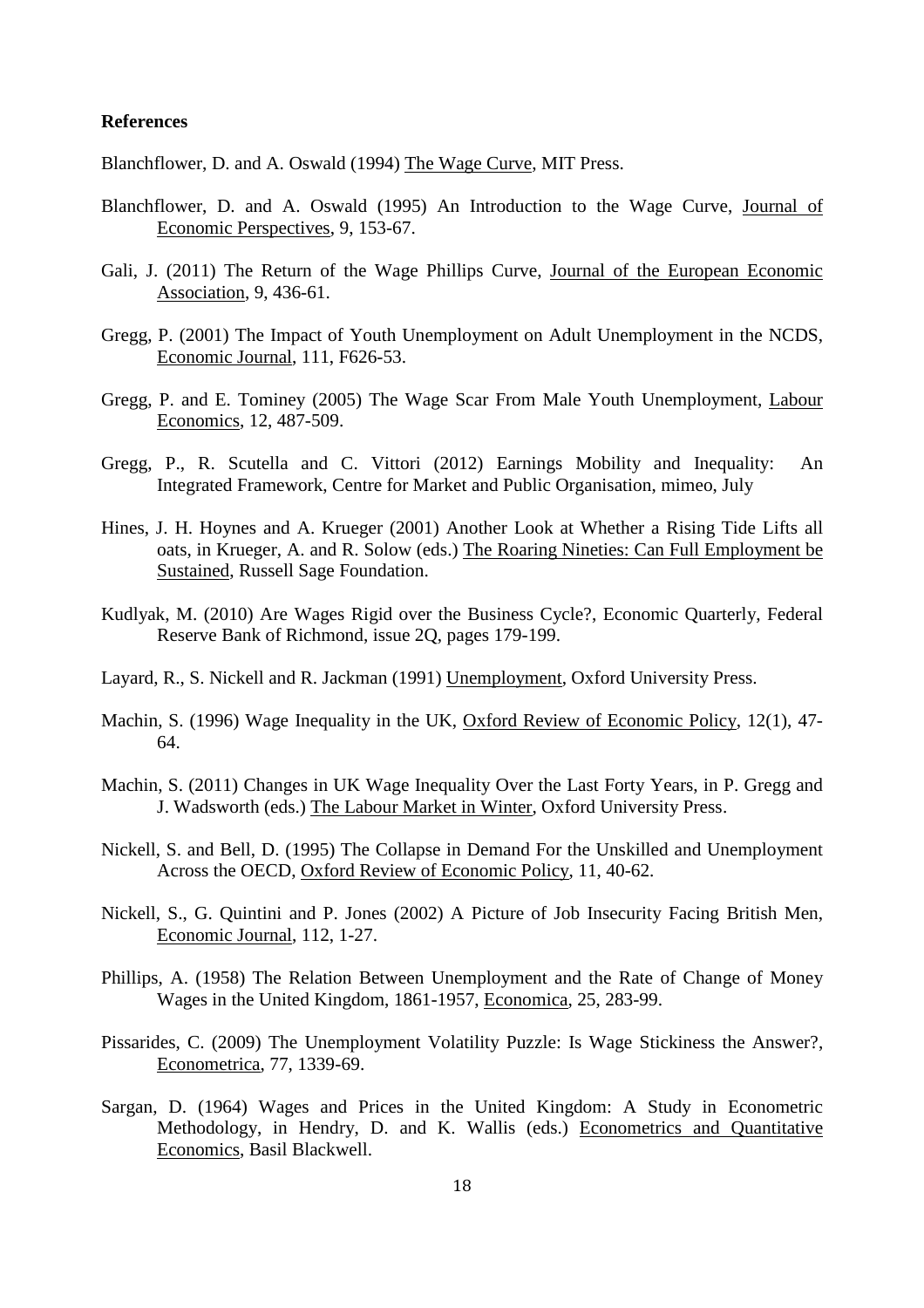**Figure 1: Growth at the 10th, 50th and 90th Percentiles of the Weekly Real Wage Distribution, 1979-2010** 



Source: ONS, New Earnings Survey & Annual Survey of Hours and Earnings

**Figure 2: GDP Relative to Peak Across Recessions** 



Notes: Source - National Institute of Economic and Social Research.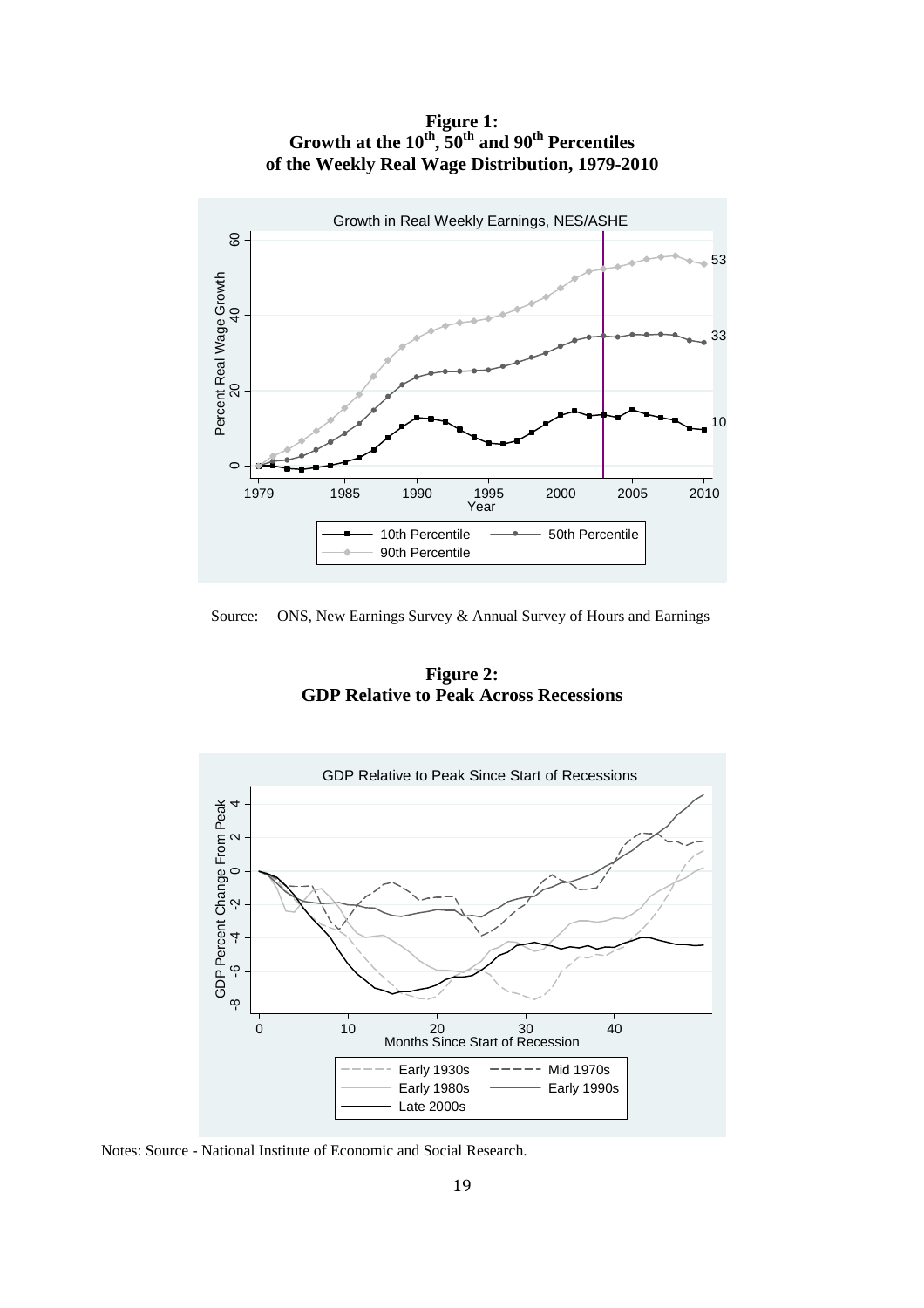

**Figure 3: Employment Since the Start of Recessions** 

Notes: As for Figure 2.

**Figure 4: ILO Unemployment Rates, 1979-2011** 



Notes: Quarterly data. Vertical dashed lines show recession quarters.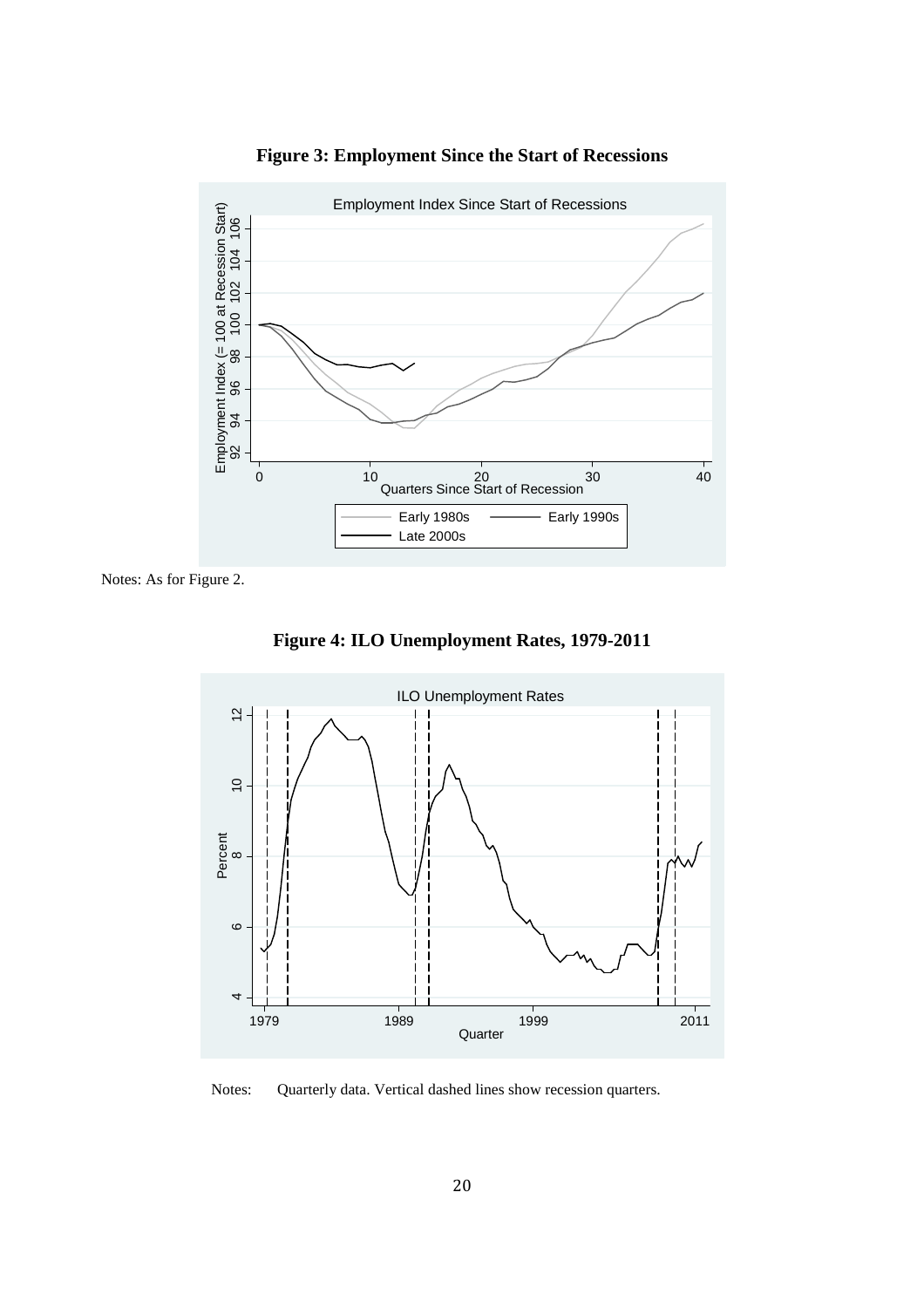

**Figure 5: Trend Predictions by Percentile, Real Wages, 1979-2010 and 1979-2003**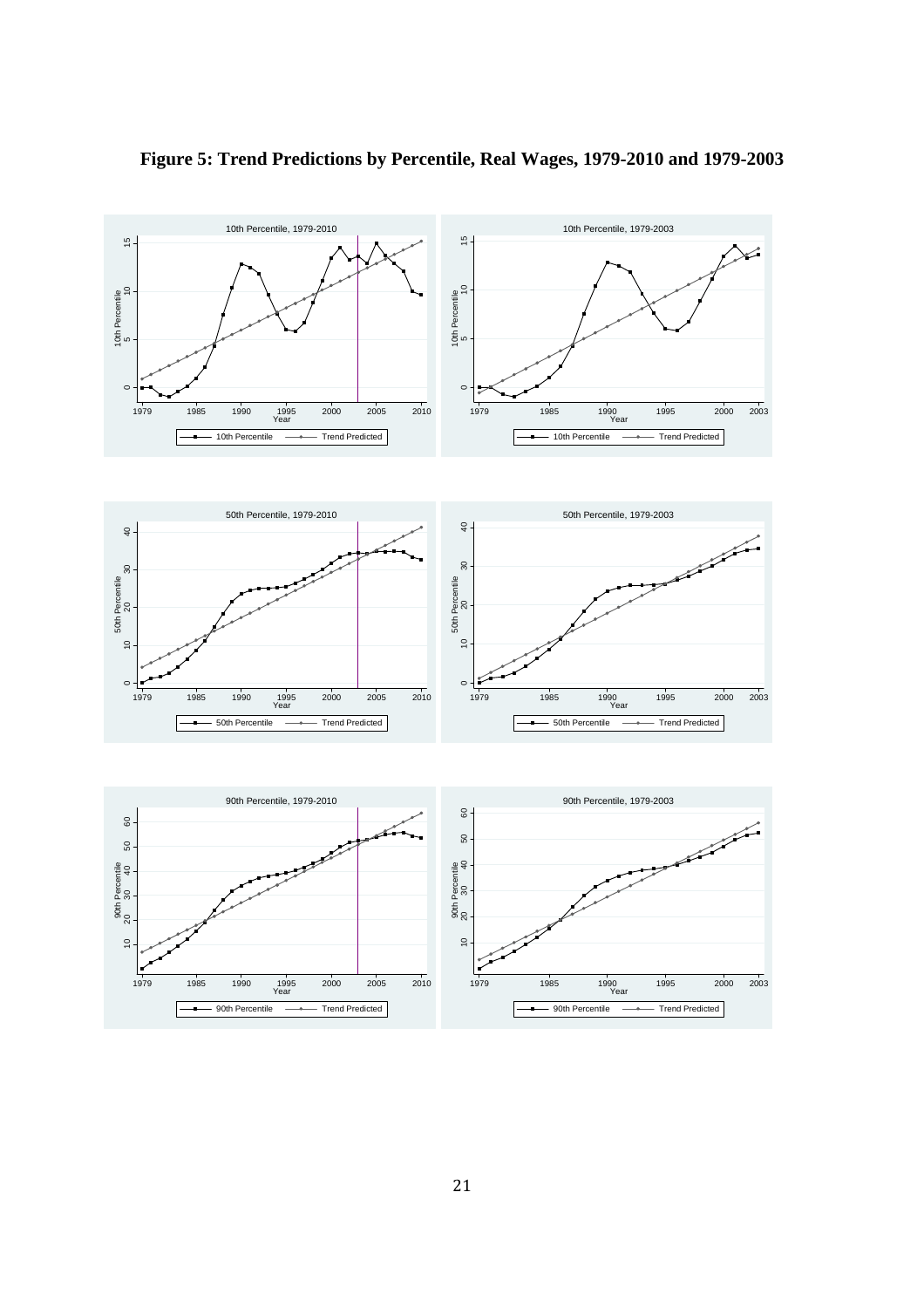|                  | <b>Real Wages</b> |                     |                   |                     |                   |                     |
|------------------|-------------------|---------------------|-------------------|---------------------|-------------------|---------------------|
|                  | $10th$ Percentile |                     | $50th$ Percentile |                     | $90th$ Percentile |                     |
| Trend            | 0.450<br>(0.073)  | 0.597<br>(0.106)    | 1.191<br>(0.081)  | 1.497<br>(0.100)    | 1.829<br>(0.094)  | 2.172<br>(0.118)    |
| Year $\geq$ 2003 |                   | $-0.597$<br>(0.321) |                   | $-1.245$<br>(0.303) |                   | $-1.392$<br>(0.359) |
| Sample Size      | 32                | 32                  | 32                | 32                  | 32                | 32                  |

# **Table 1: Annualised Percent Real Wage Growth Trends, 1979-2010**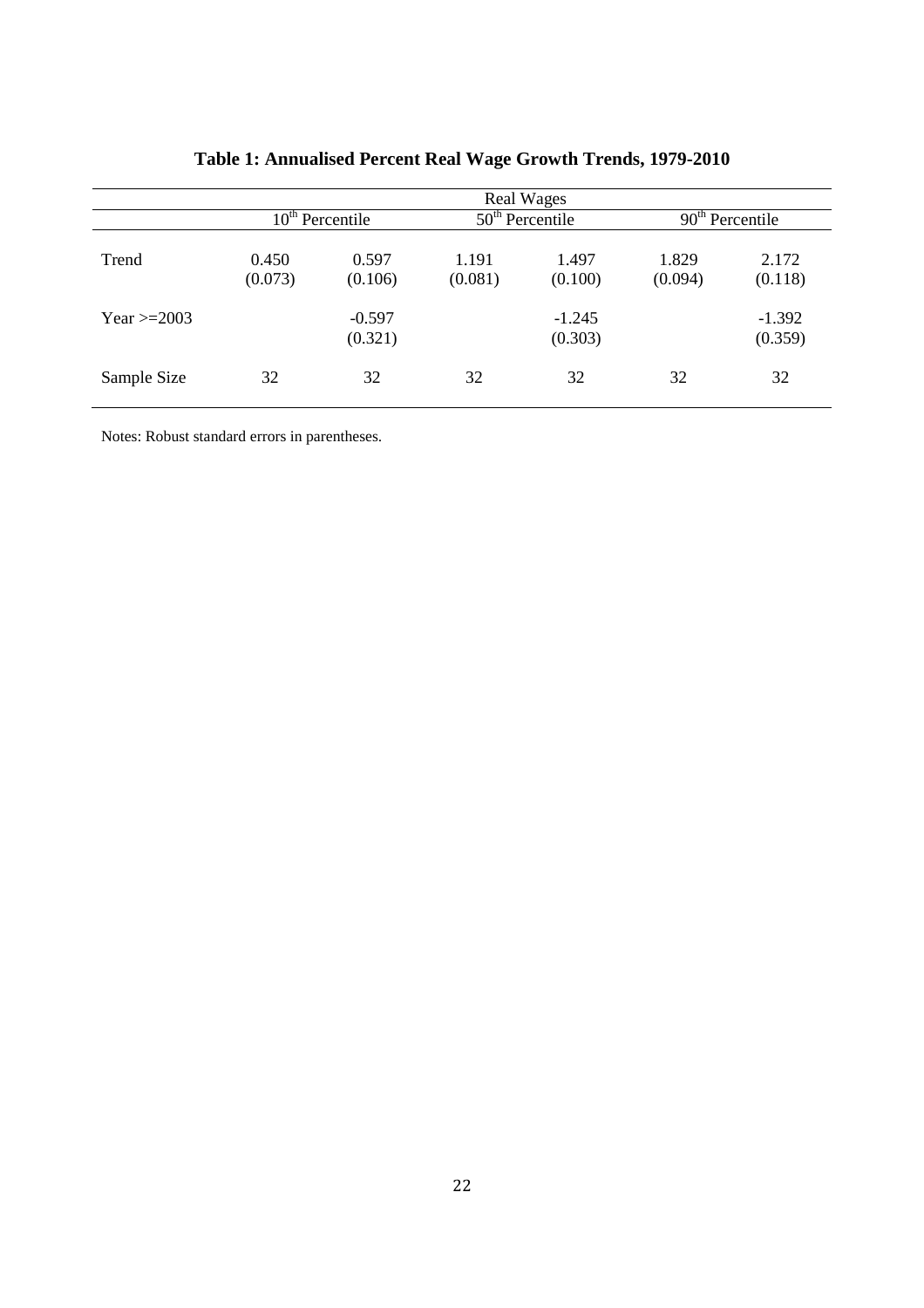|                             | Dependent Variable:<br>Log(Median Real Weekly Wage) |                     |           |           |                                                            |
|-----------------------------|-----------------------------------------------------|---------------------|-----------|-----------|------------------------------------------------------------|
|                             | 1986-2010                                           | 1986-<br>2010       | 1986-2002 | 2003-2010 | Change<br><b>Between</b><br>1986-2002<br>and 2003-<br>2010 |
| Log(Unemployment Rate[t-1]) | $-0.116$                                            | $-0.116$            | $-0.074$  | $-0.119$  | $-0.045$                                                   |
|                             | (0.024)                                             | (0.022)             | (0.024)   | (0.012)   | (0.027)                                                    |
| Trend                       | 0.005                                               | 0.007               | 0.009     | 0.003     | $-0.006$                                                   |
|                             | (0.001)                                             | (0.001)             | (0.001)   | (0.001)   | (0.002)                                                    |
| $Year \ge 2003$             |                                                     | $-0.005$<br>(0.002) |           |           |                                                            |
| R-Squared                   | 0.94                                                | 0.94                | 0.92      | 0.90      |                                                            |
| Sample Size                 | 24                                                  | 24                  | 16        | 8         |                                                            |

# **Table 2: Median Real Weekly Wages and Unemployment, 1986-2010**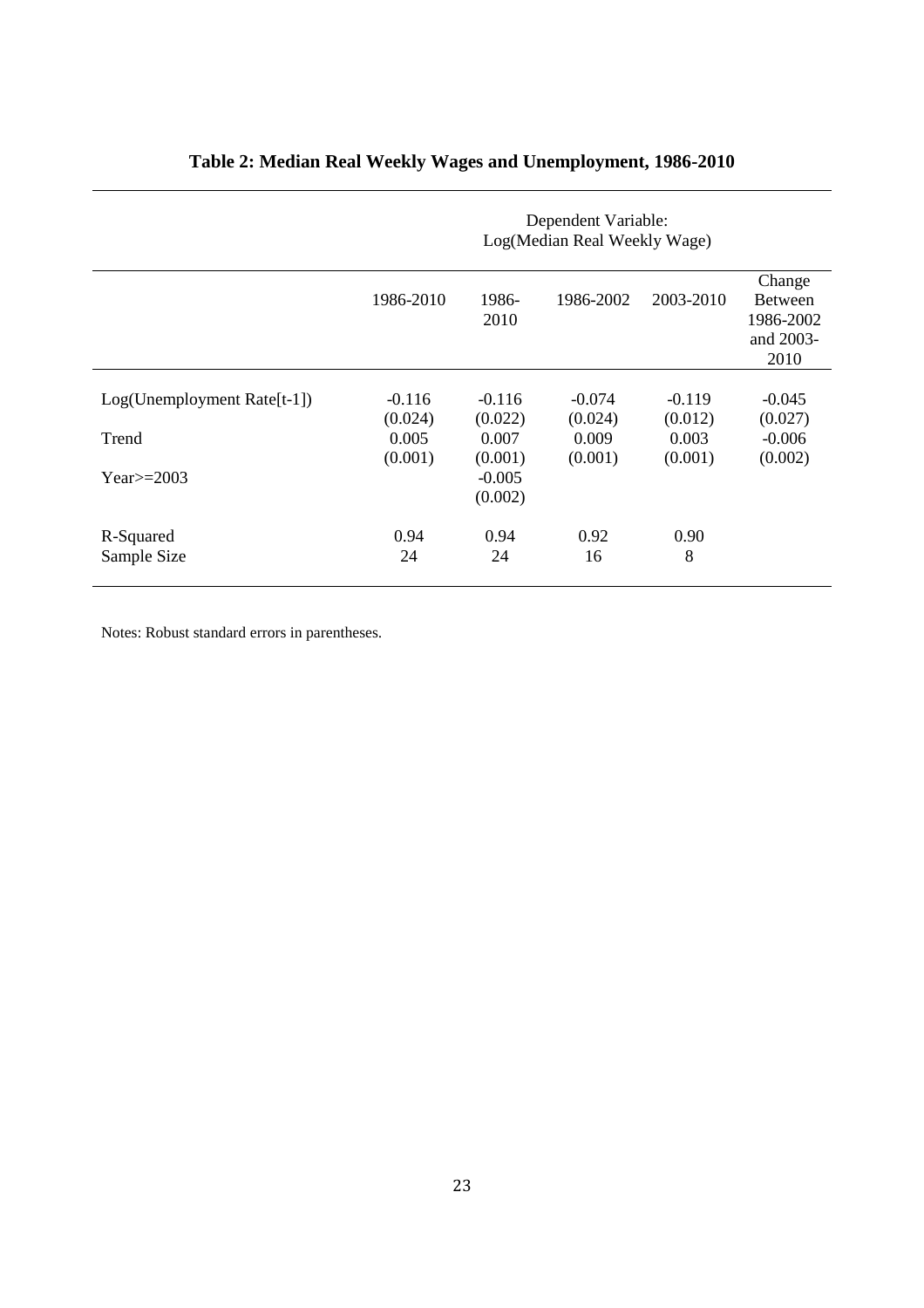|                             | Dependent Variable:<br>Log(i <sup>th</sup> Percentile Real Weekly Wage) |                 |                 |                                                        |
|-----------------------------|-------------------------------------------------------------------------|-----------------|-----------------|--------------------------------------------------------|
|                             |                                                                         | 1986-2002       | 2003-2010       | Change<br><b>Between</b><br>1986-2002 and<br>2003-2010 |
| $10th$ Percentile           | Log(Unemployment Rate[t-1])                                             | $-0.202(0.030)$ | $-0.224(0.041)$ | $-0.022(0.049)$                                        |
|                             | Trend                                                                   | $-0.004(0.002)$ | 0.004(0.003)    | 0.008(0.005)                                           |
| $20th$ Percentile           | Log(Unemployment Rate[t-1])                                             | $-0.123(0.028)$ | $-0.174(0.012)$ | $-0.051(0.031)$                                        |
|                             | Trend                                                                   | 0.003(0.002)    | 0.003(0.001)    | 0.000(0.002)                                           |
| 30 <sup>th</sup> Percentile | Log(Unemployment Rate[t-1])                                             | $-0.087(0.026)$ | $-0.140(0.010)$ | $-0.053(0.028)$                                        |
|                             | Trend                                                                   | 0.007(0.002)    | 0.002(0.001)    | $-0.005(0.002)$                                        |
| $40th$ Percentile           | Log(Unemployment Rate[t-1])                                             | $-0.073(0.022)$ | $-0.124(0.010)$ | $-0.051(0.025)$                                        |
|                             | Trend                                                                   | 0.008(0.001)    | 0.002(0.001)    | $-0.006(0.002)$                                        |
| 50 <sup>th</sup> Percentile | Log(Unemployment Rate[t-1])                                             | $-0.074(0.024)$ | $-0.119(0.012)$ | $-0.045(0.027)$                                        |
|                             | Trend                                                                   | 0.009(0.002)    | 0.003(0.001)    | $-0.006(0.002)$                                        |
| $60th$ Percentile           | Log(Unemployment Rate[t-1])                                             | $-0.058(0.026)$ | $-0.114(0.012)$ | $-0.056(0.029)$                                        |
|                             | Trend                                                                   | 0.010(0.002)    | 0.003(0.001)    | $-0.007(0.002)$                                        |
| 70 <sup>th</sup> Percentile | Log(Unemployment Rate[t-1])                                             | $-0.061(0.027)$ | $-0.114(0.015)$ | $-0.053(0.031)$                                        |
|                             | Trend                                                                   | 0.011(0.002)    | 0.004(0.001)    | $-0.007(0.002)$                                        |
| 80 <sup>th</sup> Percentile | Log(Unemployment Rate[t-1])                                             | $-0.060(0.029)$ | $-0.114(0.016)$ | $-0.054(0.034)$                                        |
|                             | Trend                                                                   | 0.013(0.002)    | 0.005(0.001)    | $-0.008(0.002)$                                        |
| 90 <sup>th</sup> Percentile | Log(Unemployment Rate[t-1])                                             | $-0.066(0.026)$ | $-0.144(0.021)$ | $-0.078(0.033)$                                        |
|                             | Trend                                                                   | 0.014(0.002)    | 0.009(0.001)    | $-0.005(0.002)$                                        |

# **Table 3: Real Weekly Wages and Unemployment, 1986-2010**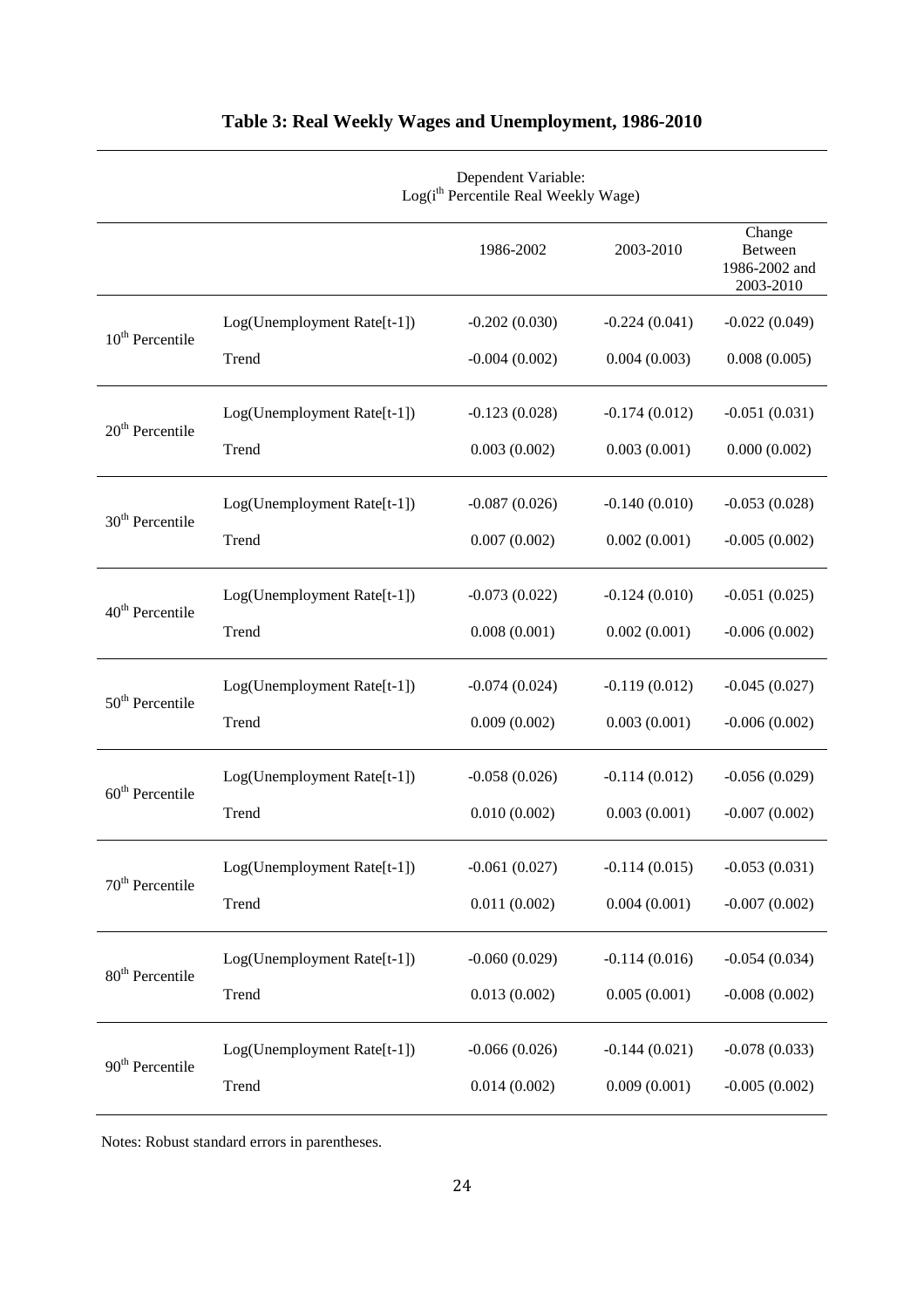|                                                    | Dependent Variable:<br>Log(Regional Median Real Weekly Wage),<br>11 Regions, 1986-2010 |                                         |                                         |                                         |                                                            |
|----------------------------------------------------|----------------------------------------------------------------------------------------|-----------------------------------------|-----------------------------------------|-----------------------------------------|------------------------------------------------------------|
|                                                    | 1986-2010                                                                              | 1986-<br>2010                           | 1986-2002                               | 2003-2010                               | Change<br><b>Between</b><br>1986-2002<br>and 2003-<br>2010 |
| <b>A. Trend Specification</b>                      |                                                                                        |                                         |                                         |                                         |                                                            |
| Log(Regional Unemployment<br>$Rate[t-1])$<br>Trend | $-0.079$<br>(0.009)<br>0.006<br>(0.001)                                                | $-0.070$<br>(0.008)<br>0.009<br>(0.001) | $-0.046$<br>(0.009)<br>0.009<br>(0.001) | $-0.087$<br>(0.007)<br>0.001<br>(0.001) | $-0.041$<br>(0.011)<br>$-0.009$<br>(0.001)                 |
| Year $\ge$ =2003                                   |                                                                                        | $-0.004$<br>(0.001)                     |                                         |                                         |                                                            |
| R-Squared<br>Sample Size                           | 0.97<br>264                                                                            | 0.94<br>264                             | 0.97<br>176                             | 0.99<br>88                              |                                                            |
| <b>B. Year Dummies Specification</b>               |                                                                                        |                                         |                                         |                                         |                                                            |
| Log(Regional Unemployment<br>$Rate[t-1])$          | 0.010<br>(0.013)                                                                       |                                         | 0.010<br>(0.012)                        | $-0.049$<br>(0.009)                     | $-0.059$<br>(0.015)                                        |
| <b>Region Dummies</b><br><b>Year Dummies</b>       | Yes<br>Yes                                                                             |                                         | Yes<br>Yes                              | Yes<br>Yes                              |                                                            |
| R-Squared<br>Sample Size                           | 0.98<br>264                                                                            |                                         | 0.99<br>176                             | 0.99<br>88                              |                                                            |

# **Table 4: Regional Median Real Weekly Wages and Unemployment, 1986-2010**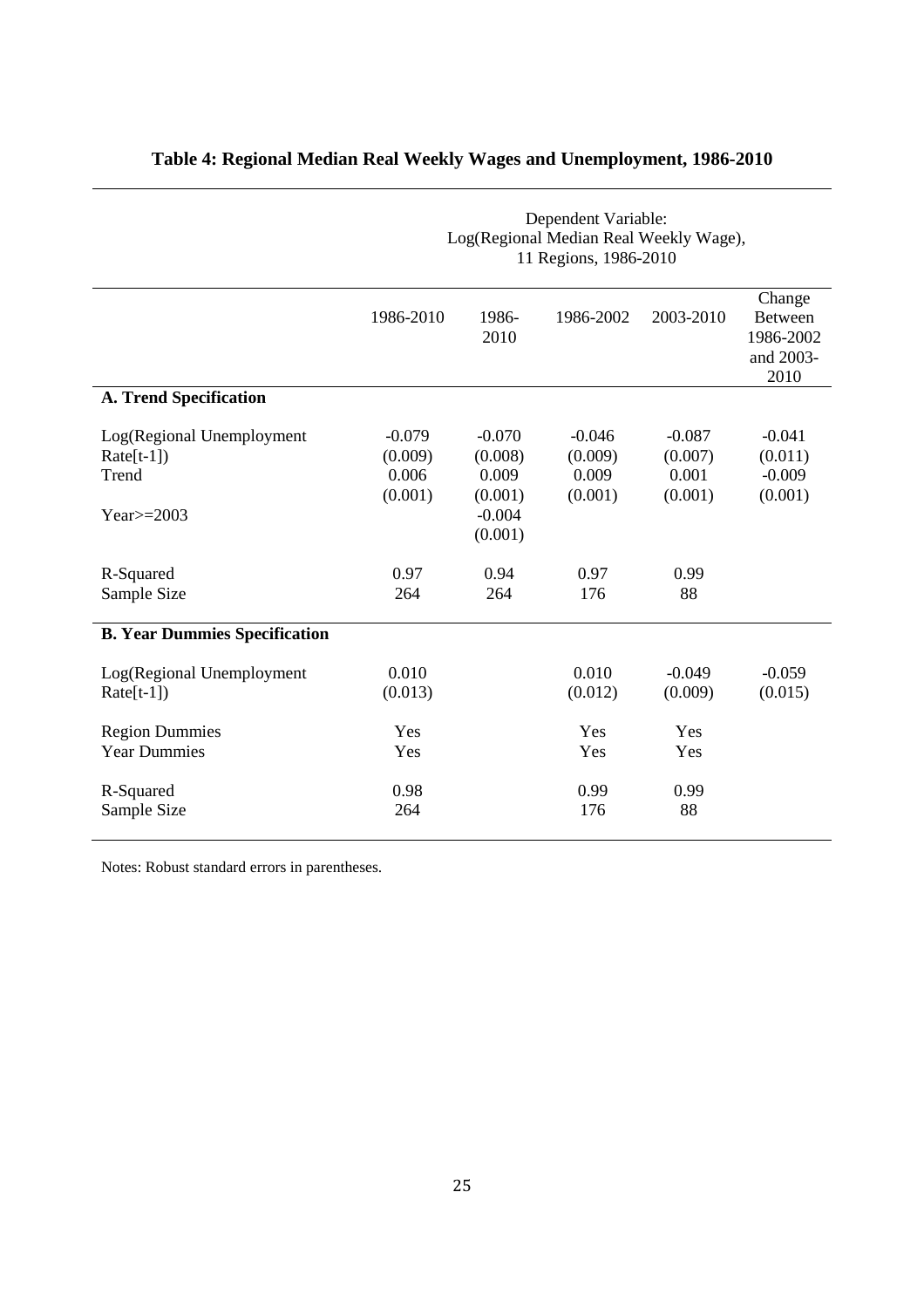## **Table 5: Robustness**

|                                                       | Dependent Variable:<br>Log(Regional Median Real Wage),<br>11 Regions, 1986-2010 |                     |                                                        |  |
|-------------------------------------------------------|---------------------------------------------------------------------------------|---------------------|--------------------------------------------------------|--|
|                                                       | 1986-2002                                                                       | 2003-2010           | Change<br><b>Between</b><br>1986-2002 and<br>2003-2010 |  |
| A. Full-Time Weekly Wage                              |                                                                                 |                     |                                                        |  |
| Log(Regional Unemployment Rate[t-1])                  | 0.023<br>(0.011)                                                                | $-0.030$<br>(0.011) | $-0.053$<br>(0.016)                                    |  |
| <b>Region Dummies</b><br><b>Year Dummies</b>          | Yes<br>Yes                                                                      | Yes<br>Yes          |                                                        |  |
| Sample Size                                           | 176                                                                             | 88                  |                                                        |  |
| <b>B. Hourly Wage</b>                                 |                                                                                 |                     |                                                        |  |
| Log(Regional Unemployment Rate[t-1])                  | 0.016<br>(0.011)                                                                | $-0.059$<br>(0.030) | $-0.074$<br>(0.032)                                    |  |
| <b>Region Dummies</b><br><b>Year Dummies</b>          | Yes<br>Yes                                                                      | Yes<br>Yes          |                                                        |  |
| Sample Size                                           | 176                                                                             | 88                  |                                                        |  |
| C. Weekly Wage,<br><b>Employment/Population Ratio</b> |                                                                                 |                     |                                                        |  |
| Log(Regional Employment/Population<br>$Ratio[t-1])$   | $-0.191$<br>(0.090)                                                             | 0.286<br>(0.107)    | 0.478<br>(0.138)                                       |  |
| <b>Region Dummies</b><br><b>Year Dummies</b>          | Yes<br>Yes                                                                      | Yes<br>Yes          |                                                        |  |
| Sample Size                                           | 176                                                                             | 88                  |                                                        |  |